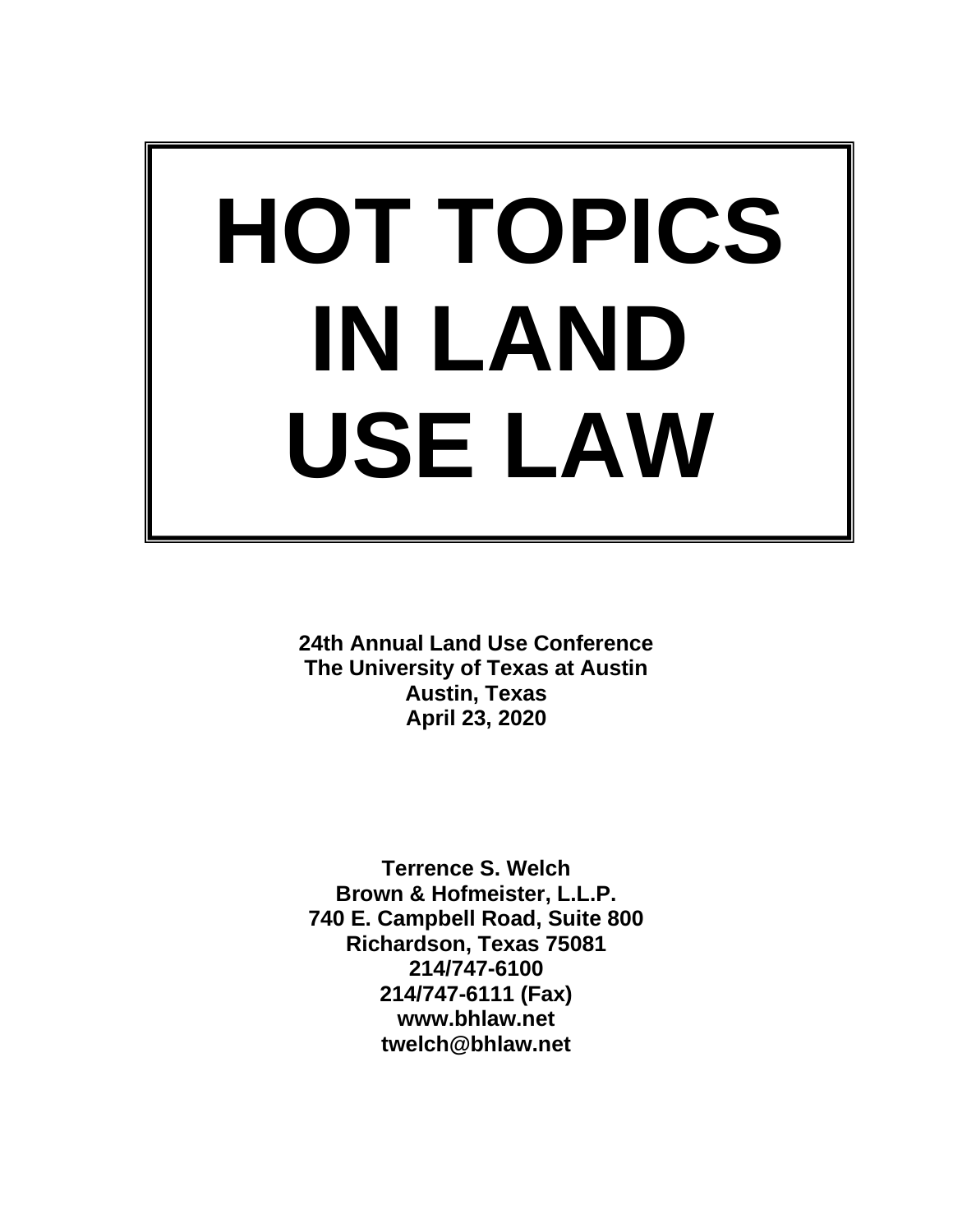#### **Terrence S. Welch**

In 1981, Terry began his legal career in the Dallas City Attorney's Office and he currently is one of the founding partners of Brown & Hofmeister, L.L.P. Since 1981, Terry has represented numerous growing communities in North Texas. He routinely represents and advises local governments on a variety of issues, including employment, land use, civil rights, police, election, natural gas drilling and other regulatory matters.

Terry received his Bachelor of Arts degree at the University of Illinois at Urbana-Champaign in 1976, his law degree in 1979 from the University of Houston College of Law and a Master of Public Affairs in 1981 at the Lyndon Baines Johnson School of Public Affairs at The University of Texas at Austin. Terry has authored and presented over 200 papers to various groups, including the American Bar Association, the Texas City Attorneys Association, the Texas Municipal League, the American Planning Association, the North Central Texas Council of Governments, CLE International, the National Business Institute and The University of Texas at Austin Continuing Legal Education Program. Terry's most recent publication was a chapter on municipal regulation of natural gas drilling in *Beyond the Fracking Wars*, published by the American Bar Association in late 2013. He has had four law review articles published in *The Review of Litigation*, *Southern Illinois University Law Journal*, *Baylor Law Review* and *The Vermont Journal of Environmental Law*. Terry also recently had published an article on urban sprawl in Texas in the *Zoning and Planning Law Report*. He was the 2004-05 Chair of the State and Local Government Law Section of the American Bar Association and Immediate Past Section Chair of the State and Local Government Relations Section of the Federal Bar Association. He also serves as the Vice Chair of the Board of Trustees of Dallas Academy, an exceptional school for children with learning differences, located in the White Rock Lake area of East Dallas. In May 2014, Terry was appointed an adjunct member of the City of Dallas Civil Service Board. In August 2015 he was appointed a member of the Board and in September 2019 Mayor Eric Johnson appointed him as the Chair of the Civil Service Board.

In his free time, Terry enjoys long distance running, having competed in 90 halfmarathons as well as many other long-distance races. He completed his 52nd marathon in Austin in February 2020. He has competed in the Chicago, New York, San Diego, White Rock/Dallas, Cowtown, Illinois, Marine Corps, Canadian International (Toronto), St. Louis, Austin and Berlin Marathons.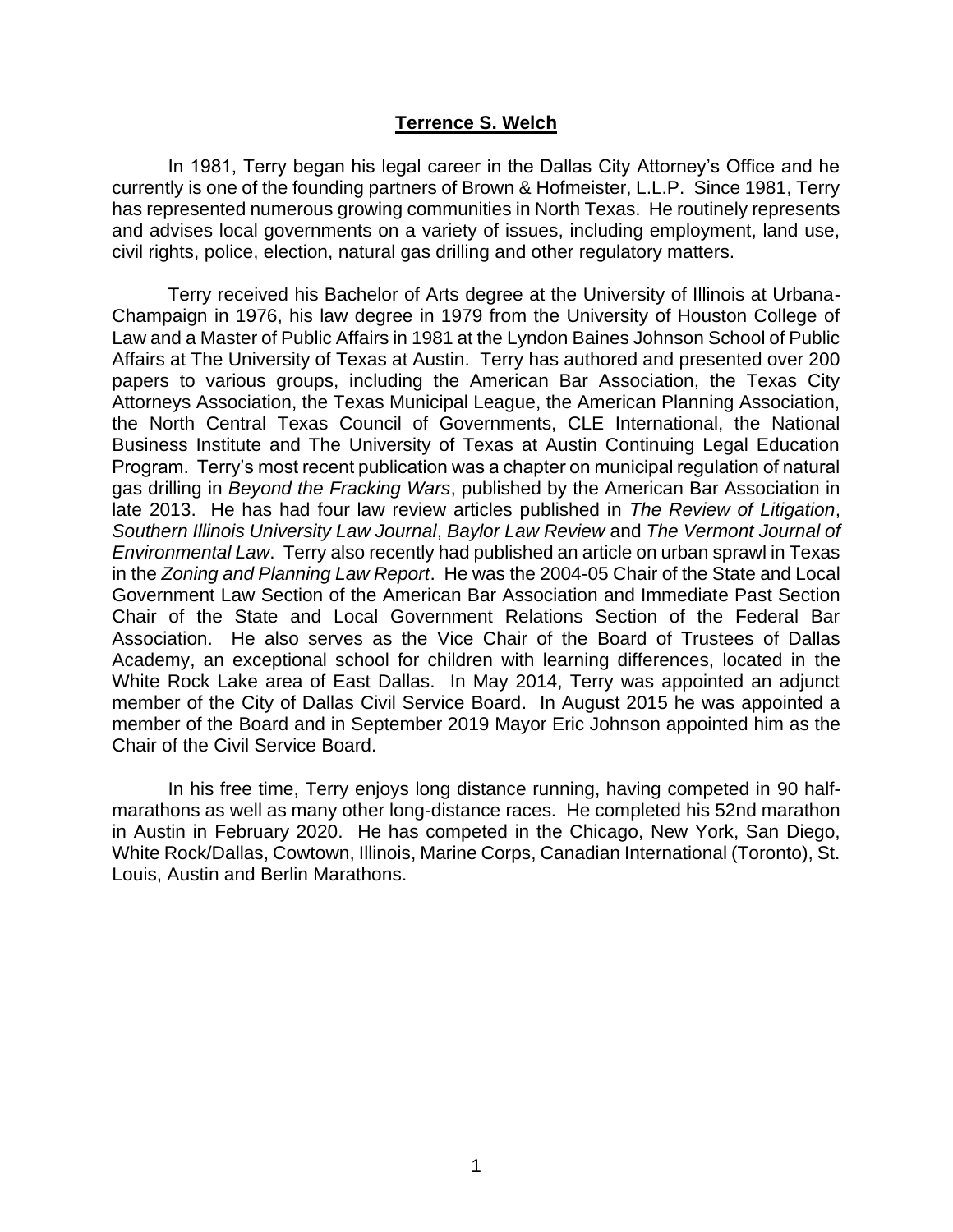#### **Introduction**

Local governments are often an incubator for novel land use practices sometimes not because local governments themselves are necessarily innovative, but because local governments must respond to proposed innovative land uses. For example, most local governments did not adopt short-term rental ordinances in advance of the Airbnb or VRBO phenomenon; rather, short-term rental ordinances usually were adopted in response to the burgeoning short-term rental business already occurring in the community. The purpose of this paper is to identify several current hot-button land use topics and analyze how cities across Texas and the nation have endeavored to address these issues. In no particular order, I have attempted to provide a synopsis of those topics.

**II.**

#### **Short-Term Rentals in Texas and the Evolving Law**

As I referenced in my 2017 presentation to this conference,<sup>1</sup> lodging platforms, such as Airbnb, HomeAway, and VRBO, facilitate the rental of private residences on a short-term basis. Generally, prospective hosts register a residence with a platform – providing descriptions, pictures, available dates, and other information useful to prospective renters. The platform provides the app, links to relevant information, advice regarding how to advertise and provide lodging services, and some rules for participants using the site. The platform may inform prospective hosts of potentially applicable regulations, but leaves compliance up to the hosts. Prospective renters also can register as users with a short-term lodging platform, allowing them to search, identify options, contact hosts, and reach a rental agreement. The platform receives and holds the rental payment, disbursing the amount after deducting its fee and only after the renter has arrived. The platform also provides an opportunity for both hosts and renters to rate their transactions.<sup>2</sup>

#### **A. What Are Texas Cities Doing?**

Not surprisingly, local governments in Texas have struggled (and still struggle) about how to address short-term rentals ("STRs") and the multitude of issues that they present—what length of stay qualifies as a short-term rental, whether "owner occupancy" or "owner presence" is required for such rentals, inspections and licensing fees for rental property, insurance requirements, payment of local hotel occupancy taxes, and a host of

<sup>1</sup> *See Land Use Issues in a "Sharing Economy,"* presented to the 21st Annual Land Use Conference at The University of Texas at Austin (April 6, 2017).

<sup>2</sup> *Id*. at 4 (citations omitted).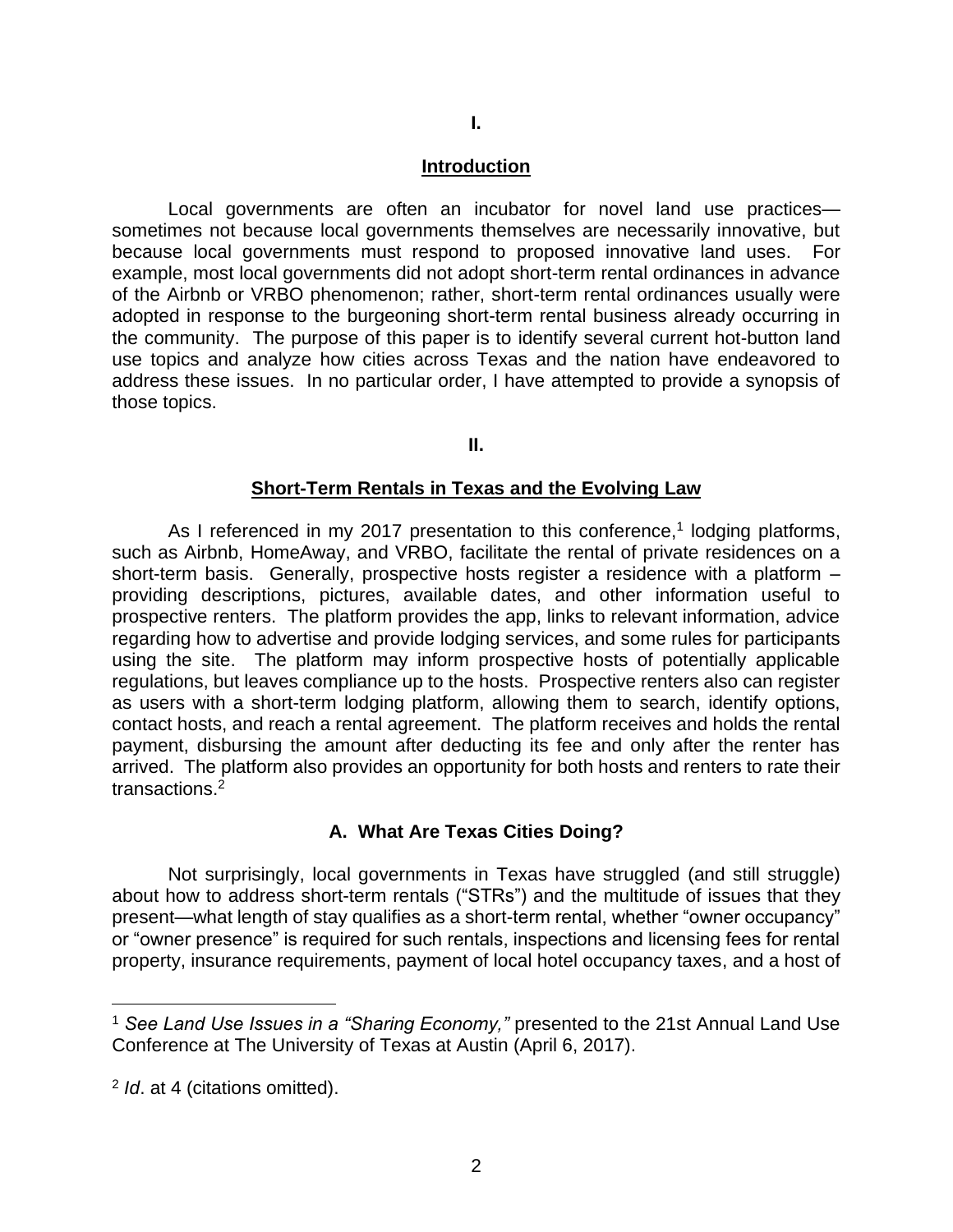enforcement issues.<sup>3</sup> Municipal regulation in Texas runs the gamut from no regulation of STRs, the outright banning of all STRs, limiting the location of STRs, to the comprehensive, restrictive regulation of STRs.

Houston and El Paso, for example, have adopted no regulations about short-term rentals of property. In February of this year, Dallas appointed a task force to study the issue and make recommendations to the city council—specifically, whether to strengthen enforcement of current STR registration regulations<sup>4</sup> or to adopt additional regulations regarding STRs. While Dallas for years opted not to regulate short-term rentals, the financial impact of such an approach is fairly staggering:

- \$64 million in supplemental income was generated by Airbnb hosts in North Texas, of which \$37 million was earned by homeowners in Dallas County;
- A typical Airbnb host in North Texas earns \$6,800 per year from short-term rentals; and
- There are 466,000 Airbnb guests per year in North Texas, which includes 253,000 in Dallas County.<sup>5</sup>

As of January 31, 2020, there were 400 registered STRs in the City of Dallas, and city staff estimates that there is a total of 1,200 STRs in Dallas.<sup>6</sup> The Dallas task force will present regulatory options to the City Council for consideration.<sup>7</sup>

<sup>5</sup> Dallas STR Presentation at 4 (referencing a *Dallas Morning News* article from January 10, 2019).

6 *Id*. at 7.

<sup>7</sup> *See Dallas Morning News*, "Dallas eyeing more rules," at 1 (February 20, 2020).

<sup>3</sup> *Id*. at 8-12.

<sup>4</sup> Operators of short-term rentals in Dallas must register the STR with the City Controller's Office and pay the hotel occupancy tax on any income derived from the rental. *See*, *generally*, City of Dallas Code of Ordinances, ch. 27, art. VII (registration requirements and payment of applicable hotel occupancy taxes levied on the property, pursuant to ch. 44, art. V of the City of Dallas Code of Ordinances). *See also* "Short Term Rentals Regulations," Power Point Presentation to the Quality of Life, Arts & Culture Committee of the Dallas City Council, by Kris Sweckard, Director of Sustainable Development and Construction, February 18, 2020 (hereinafter "Dallas STR Presentation"), found at [https://cityofdallas.legistar.com/LegislationDetail.aspx?ID=4333016&GUID=2FBC2230-](https://cityofdallas.legistar.com/LegislationDetail.aspx?ID=4333016&GUID=2FBC2230-E685-474C-9D75-64F896F65C51&Options=&Search=) [E685-474C-9D75-64F896F65C51&Options=&Search=.](https://cityofdallas.legistar.com/LegislationDetail.aspx?ID=4333016&GUID=2FBC2230-E685-474C-9D75-64F896F65C51&Options=&Search=)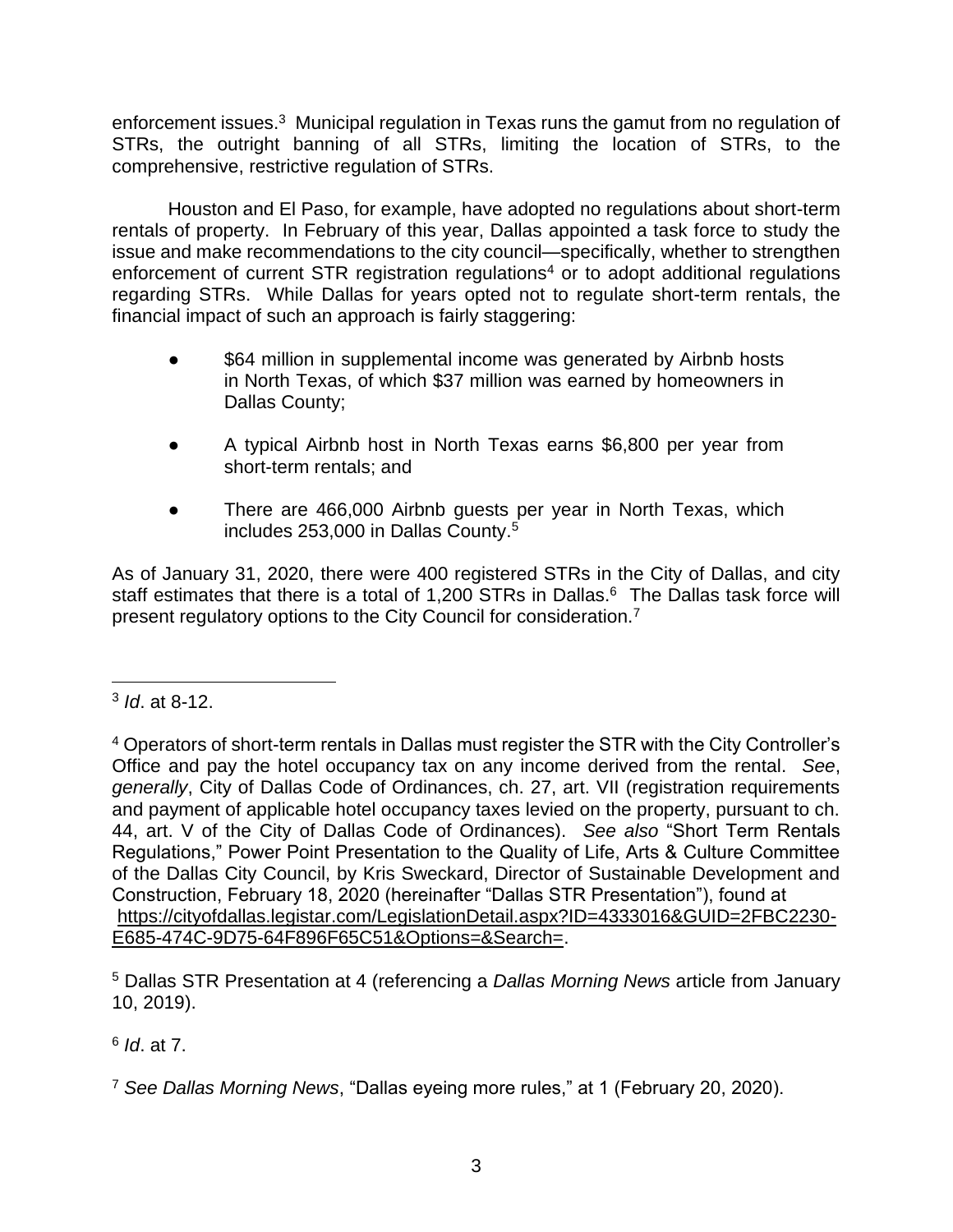Several cities in Texas—Hurst,<sup>8</sup> Southlake,<sup>9</sup> Sugar Land,<sup>10</sup> Grapevine<sup>11</sup> and Westlake<sup>12</sup>—have outright banned the short-term rental of property. Locational-restrictive regulations are found in Arlington, for example, where short-term rentals are prohibited in single-family residential zoning districts except in the city's entertainment district (Six Flags, AT&T Stadium—home of the Dallas Cowboys, and Globe Life Field—new home of the Texas Rangers), and in other zoning districts subject to certain regulations.<sup>13</sup>

Limitations on the permitted location of short-term rentals have been addressed by several Texas cities. Fort Worth, for example, requires property owners to obtain a bedand-breakfast permit only available to homes built before 1993. STRs are not permitted in residential areas, and no hotel occupancy taxes are collected and no registration is required.<sup>14</sup> Nevertheless, it is reported that Fort Worth had anywhere from about 800 to more than 1,200 listings a month in 2019.<sup>15</sup> Galveston ordinances require owners of short-term rentals to pay a \$50 fee and provide quests with a brochure on the city's

<sup>10</sup> *See* Sugar Land, Tex., Development Code § 2-71 (matrix of uses). *See also* [https://www.sugarlandtx.gov/1571/Short-Term-Rentals.](https://www.sugarlandtx.gov/1571/Short-Term-Rentals)

<sup>11</sup> *See* Grapevine, Tex., Code of Ordinances §14-151 (prohibiting single-family dwelling transient rentals).

<sup>12</sup> *See* Westlake, Tex., Code of Ordinances § 18-112.

<sup>8</sup> *See* Hurst, Tex., Code of Ordinances § 5-396.1. The author wishes to thank Matthew C. G. Boyle for this listing of cities, contained in his presentation to the 23rd Annual Land Use Conference at The University of Texas at Austin (April 25-26, 2019), entitled *Short-Term Rentals—Regulatory Options to Protect Neighborhoods*.

<sup>9</sup> *See* Southlake, Tex., Code of Ordinances § 11-94.

<sup>13</sup> *See*, *e.g.*, Arlington, Tex., Unified Development Code §§ 3.4.5 (location and other restrictions) and 12.3.6(E) (definition of "short-term rental"). The short-term rental ordinance was adopted on April 23, 2019, and a copy may be found at [https://legistarweb](https://legistarweb-production.s3.amazonaws.com/uploads/attachment/pdf/341586/_att_i__Ordinance-UDC_Amendment-Short-term_Rentals_rev04052019.pdf)[production.s3.amazonaws.com/uploads/attachment/pdf/341586/\\_att\\_i\\_\\_Ordinance-](https://legistarweb-production.s3.amazonaws.com/uploads/attachment/pdf/341586/_att_i__Ordinance-UDC_Amendment-Short-term_Rentals_rev04052019.pdf)[UDC\\_Amendment-Short-term\\_Rentals\\_rev04052019.pdf.](https://legistarweb-production.s3.amazonaws.com/uploads/attachment/pdf/341586/_att_i__Ordinance-UDC_Amendment-Short-term_Rentals_rev04052019.pdf)

<sup>14</sup> *See*, *e.g.*, Fort Worth, Tex., Code of Ordinances, Appendix A, § 4.603 (Short term rental of homes not permitted in residential zoning districts, as referenced in Use Table).

<sup>15</sup> *See* [https://communityimpact.com/dallas-fort-worth/keller-roanoke-northeast-fort](https://communityimpact.com/dallas-fort-worth/keller-roanoke-northeast-fort-worth/housing-real-estate/2020/01/29/fort-worth-officials-contemplate-rules-on-short-term-rentals/)[worth/housing-real-estate/2020/01/29/fort-worth-officials-contemplate-rules-on-short](https://communityimpact.com/dallas-fort-worth/keller-roanoke-northeast-fort-worth/housing-real-estate/2020/01/29/fort-worth-officials-contemplate-rules-on-short-term-rentals/)[term-rentals/.](https://communityimpact.com/dallas-fort-worth/keller-roanoke-northeast-fort-worth/housing-real-estate/2020/01/29/fort-worth-officials-contemplate-rules-on-short-term-rentals/)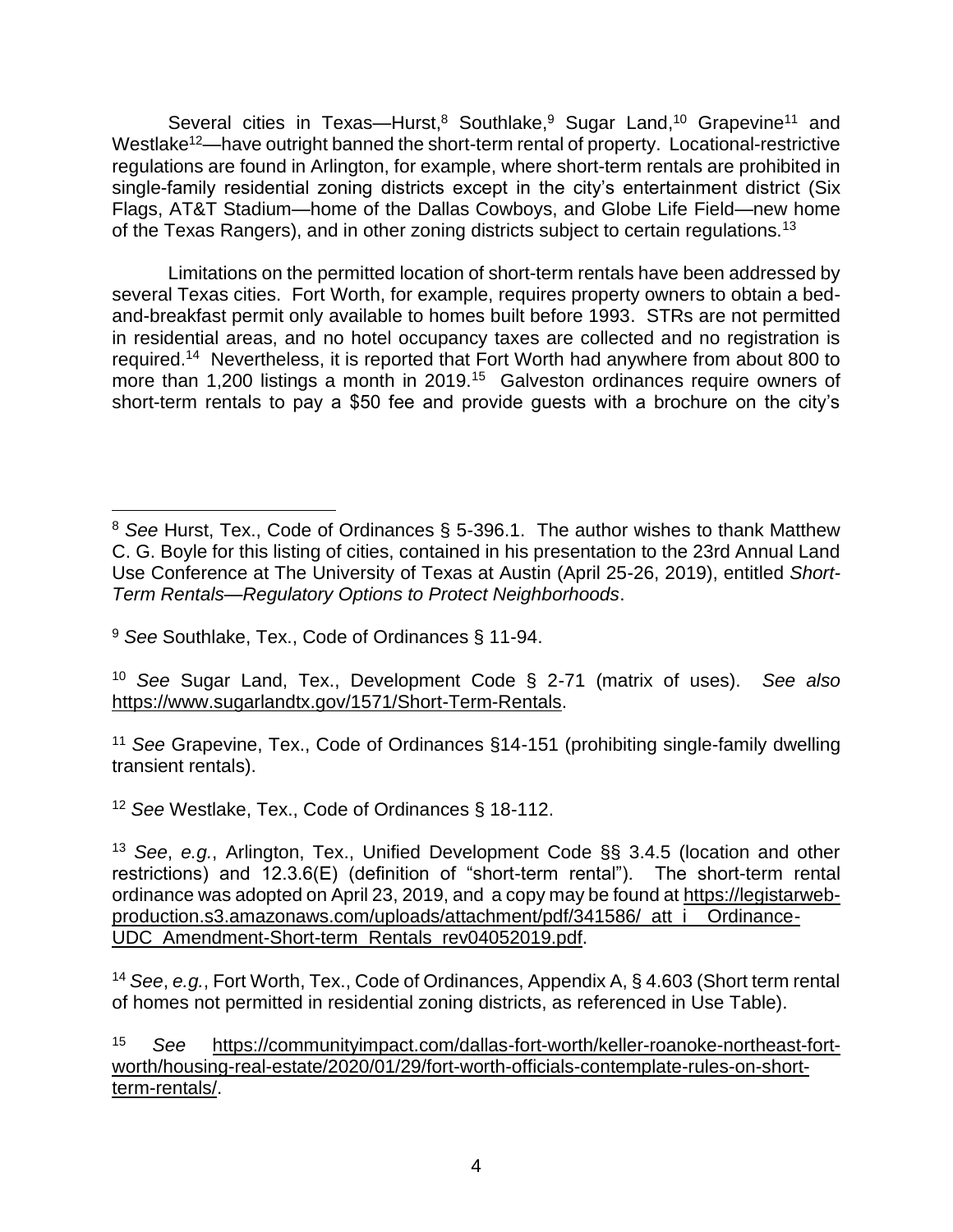"minimum standards of conduct," including noise limits, parking instructions and occupancy limits.<sup>16</sup>

San Antonio recently amended its Code of Ordinances to address short-term rentals of residential dwellings, specifying Type 1 rentals (a residential dwelling unit, or a portion thereof, which is either occupied by the owner, as reflected in title records, or an operator as reflected in a valid lease agreement, and with the express permission of the property owner") and Type 2 rentals (a residential dwelling unit, or a portion thereof, which is either not occupied by the owner or operator, or the owner or operator does not occupy another dwelling unit, or portion thereof, on the same property, as reflected in title records). The regulations further provide density limitations; mandate that the operator may not provide prepared food or beverage for consumption for a fee; and STRs in residential zoning districts shall not include venues for weddings, events, restaurants, or meeting halls either as an accessory use or a primary use.<sup>17</sup> San Antonio does not collect hotel occupancy taxes from short-term rentals through sites like Airbnb.<sup>18</sup>

The City of San Angelo adopted a short-term rental ordinance on January 17, 2017. Prior to that date, short-term rentals were not authorized by the zoning ordinance; however, after lengthy deliberation, San Angelo revised its zoning ordinance to allow short-term rentals. In brief, the ordinance mandates a conditional use permit for a shortterm rental (in San Angelo's zoning ordinance, a conditional use is approved by the planning commission, and if denied, may be appealed to the city council); defines a "short term rental" as a dwelling rented for 30 days or less, and meets certain other criteria; implements a parking standard to ensure a minimum amount of parking on the site; mandates no more than two adults per bedroom; outdoor gatherings for parties, picnics, family reunions, and similar activities are limited to the hours of 7:00 a.m. to 10:30 p.m. and may not include more than 20 people total; hotel occupancy tax registration; an annual fire safety inspection; requires that the owner of a short-term rental must designate an "operator" who resides within Tom Green County and a telephone number for that person; the short-term rental may not be located on a street with a pavement width less than 30 feet, although existing registered uses may continue; may not be located within 500 feet of another short-term rental; and posting of certain notices within the short-term rental property. 19

<sup>16</sup> *See*, *e.g.*, Galveston, Tex., Code of Ordinances, § 19-113 *et seq*. (short-term rental provisions for residential dwelling units) and Appendix A, § 2.360. *See also* [http://www.star-telegram.com/news/local/community/fort-worth/article134996934.html.](http://www.star-telegram.com/news/local/community/fort-worth/article134996934.html)

<sup>17</sup> *See* San Antonio, Tex., Code of Ordinances § 35-374.01.

<sup>18</sup> [http://news4sanantonio.com/news/local/city-to-consider-regulating-airbnb-other-short](http://news4sanantonio.com/news/local/city-to-consider-regulating-airbnb-other-short-term-rentals-in-neighborhoods)[term-rentals-in-neighborhoods.](http://news4sanantonio.com/news/local/city-to-consider-regulating-airbnb-other-short-term-rentals-in-neighborhoods)

<sup>19</sup> *See* San Angelo, Tex., Code of Ordinances, Exhibit A, Zoning Ordinance, § 406.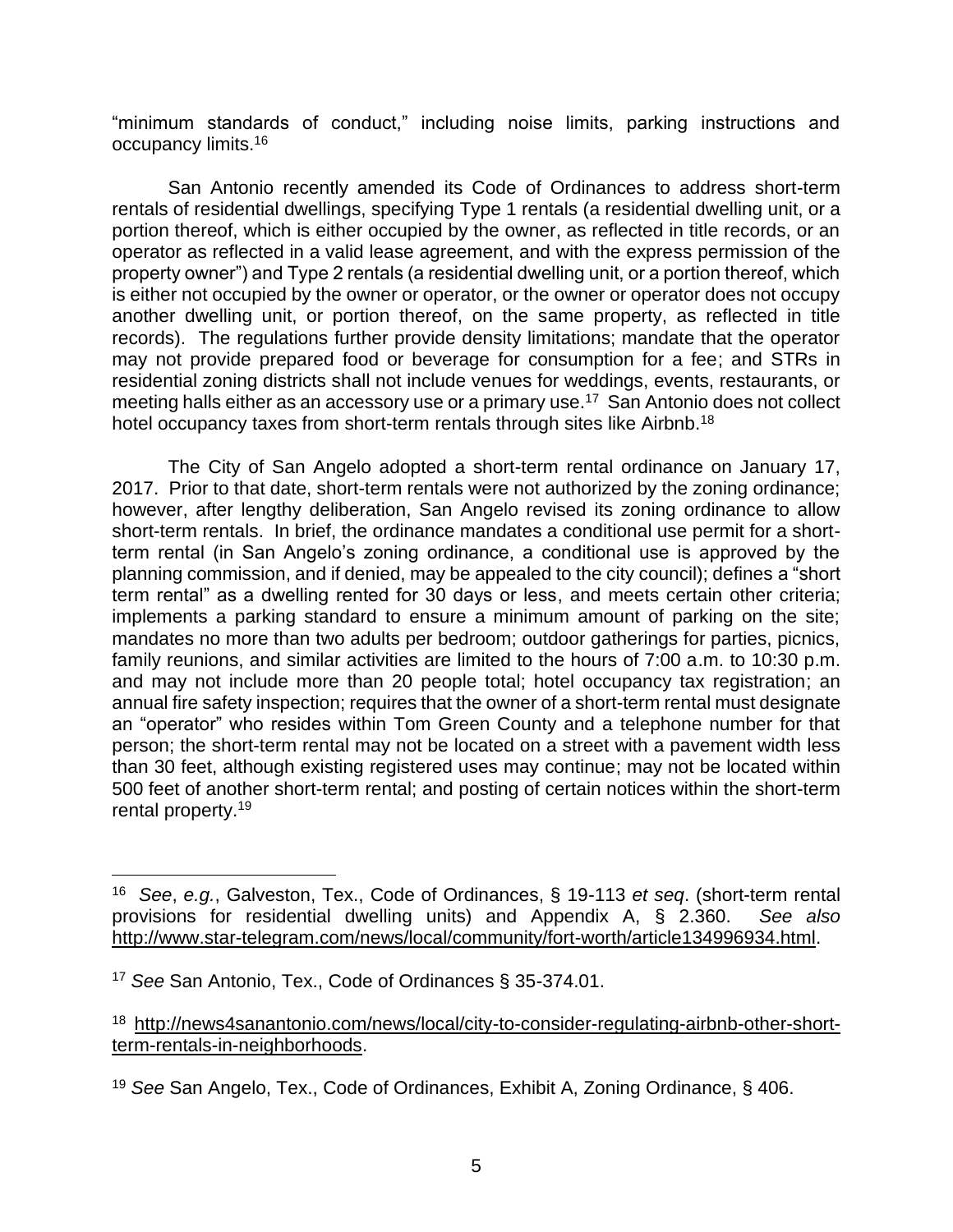Austin arguably has adopted the most comprehensive short-term rental ordinance in the state—and is currently defending it in court. Austin requires residential homeowners to obtain a license prior to leasing out their property for a period of less than 30 days (by definition, a "short-term rental"). The City has established three different categories of short-term rentals and corresponding licenses: Type 1 (owner-occupied residential rentals); Type 2 (residential rentals not part of a multifamily residential use, the unit is not owner-occupied and not associated with an owner-occupied principal residential use); and Type 3 (rentals that are part of a multifamily complex).<sup>20</sup> While the Austin ordinance provides for a fairly detailed licensing and regulatory scheme (licensing, local contacts, occupancy limits, general limitations on uses and prohibited activities on short-term rental properties), a February 2016 short-term rental ordinance amendment was adopted in response to an outcry by neighbors living near short-term rental properties. Perhaps the most controversial provision of that ordinance amendment related to Type 2 rentals, phasing out all such rentals by April 1, 2022.<sup>21</sup>

After the adoption of the February 2016 short-term rental ordinance amendment, several landowners, represented by the Texas Public Policy Foundation, sued the City of Austin, attacking virtually all of the ordinance's provisions.<sup>22</sup> While the "phase out" of Type 2 rentals is alleged to violate state constitutional law<sup>23</sup> (the state constitutional "due course of law" provision, arbitrary and capricious actions by the City, unconstitutional taking of property), much of the plaintiffs' wrath is directed at Section 25-2-795 of the ordinance, $24$  asserting that the occupancy regulatory provisions violate state

<sup>23</sup> No federal causes of action were asserted in the lawsuit, thus foreclosing removal to federal court.

<sup>20</sup> *See* Austin, Tex., Code of Ordinances §§ 25-2-788-790.

<sup>21</sup> *See* Austin, Tex., Ordinance No. 20160223-A.1. The "phase out" provision related to Type 2 short-term rentals is now found in § 25-2-950 of the Austin Code of Ordinances.

<sup>22</sup> *Ahmad Zaatari, et al. v. City of Austin, Texas, and Steve Adler, Mayor of the City of Austin*, Cause No. D-1-GN-16-002620, in the 53rd Judicial District Court of Travis County, Texas.

<sup>24</sup> Austin, Tex., Code of Ordinances § 25-2-295, "Occupancy Limits for Short-Term Rentals," provides, in part, that not more than two adults per bedroom plus two additional adults may be present in a short-term rental between 10:00 p.m. and 7:00 a.m.; a licensee or guest may not use or allow another to use a short-term rental for an assembly between 10:00 p.m. and 7:00 a.m.; a licensee or guest may not use or allow another to use a shortterm rental for an outside assembly of more than six adults between 7:00 a.m. and 10:00 p.m., and an assembly includes a wedding, bachelor or bachelorette party, concert, sponsored event, or any similar group activity other than sleeping.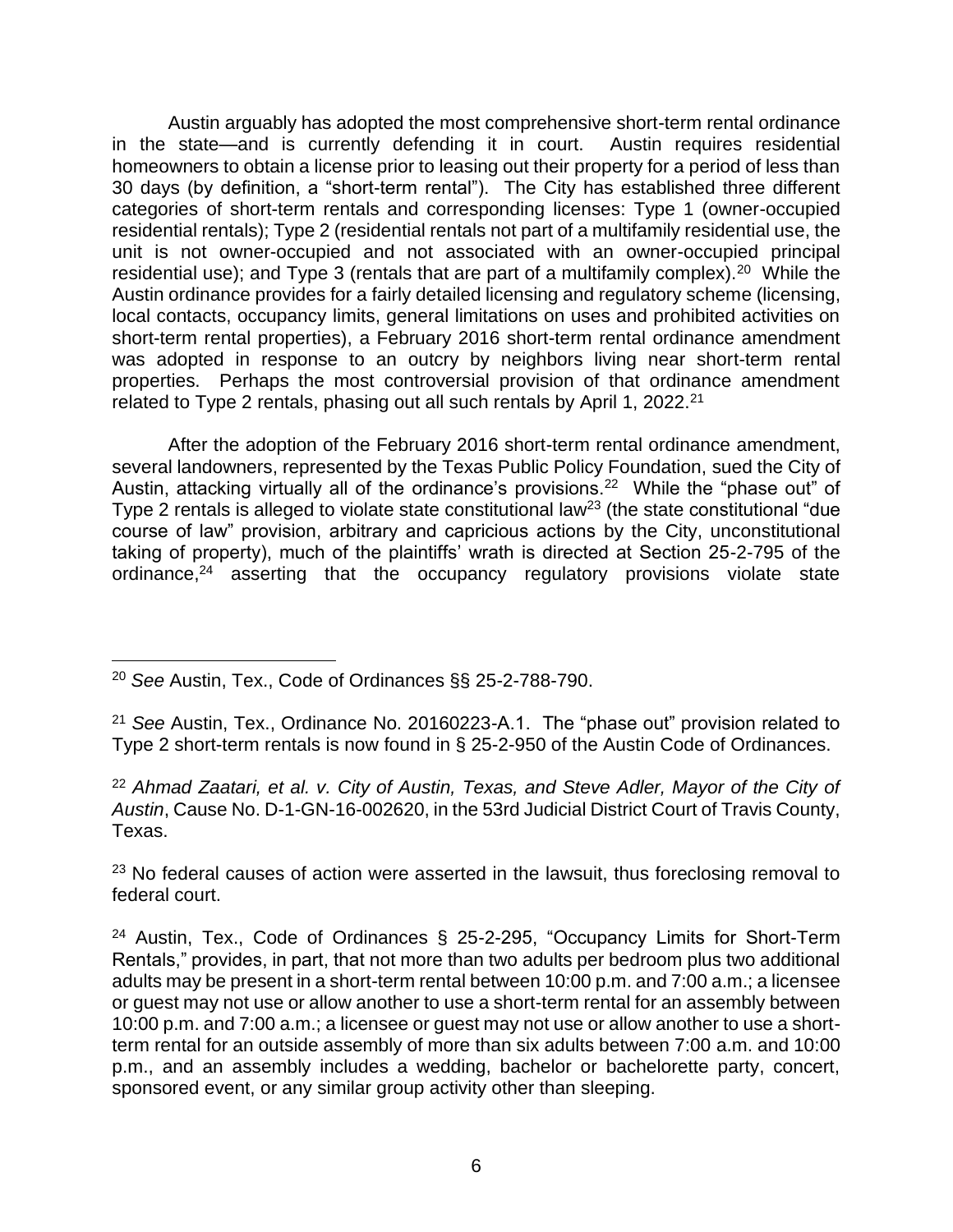constitutional equal protection provisions, authorize unreasonable warrantless searches, and exceed the City's constitutional power to zone property.<sup>25</sup>

On October 5, 2016, the attorney general intervened in the Austin lawsuit, alleging the following:

Short-term rentals ("STRs") are an increasingly popular feature of the sharing economy. They allow property owners to earn income by renting spare bedrooms, or their entire homes or apartments. And they provide guests the convenience of staying in a furnished residence. Many turn to STRs for group vacations or extended business travel. They also attract interested homebuyers who wish to explore new neighborhoods and existing homeowners whose homes are under renovation.

The City of Austin . . . now effectively seeks to end STRs in nonowner occupied homes. In Ordinance No. 20160223-A.1 ("Ordinance"), the City halted the issuance of new STR licenses for such residences, imposed strict restrictions on existing licenses, and set a deadline when these licenses would be terminated, except in specified areas. . . . The Ordinance does not purport to compensate affected property owners. Several property owners who rely on income from STRs to pay for their homes filed this lawsuit, alleging that they will be forced to sell their homes as a result of the Ordinance.

Government officials, however, may not use their authority to violate constitutional rights. The Ordinance raises significant constitutional questions, because it functionally ousts homeowners and investors from real property without just compensation. Thus, Texas intervenes.<sup>26</sup>

The attorney general contended that the Austin short-term rental ordinance constituted an unconstitutional regulatory taking of property under both state and federal law, depriving owners of their reasonable, investment-backed expectations—that is, the loss of future short-term rental income reduced the value of the property and without the short-term rental income, the plaintiffs "lack the means to pay their property taxes, mortgages, maintenance, and expenses on their homes. . . . Thus, a question is

<sup>25</sup> Interestingly, an article in the *National Review* contended that there have not been significant complaints referred to Austin municipal court for alleged violations of the shortterm rental ordinance, and as a consequence, additional regulations by the City are "incentivizing people to act illegally"—if only licensed operators are being regulated, more operators will opt not to be licensed. *See* [http://www.nationalreview.com/article/](http://www.nationalreview.com/article/%20437154/overregulation-austin-texas-tries-shut-down-airbnb)  [437154/overregulation-austin-texas-tries-shut-down-airbnb.](http://www.nationalreview.com/article/%20437154/overregulation-austin-texas-tries-shut-down-airbnb)

<sup>26</sup> *Zaatari* lawsuit, *supra* note 22, Plea in Intervention of Texas, at 1-3.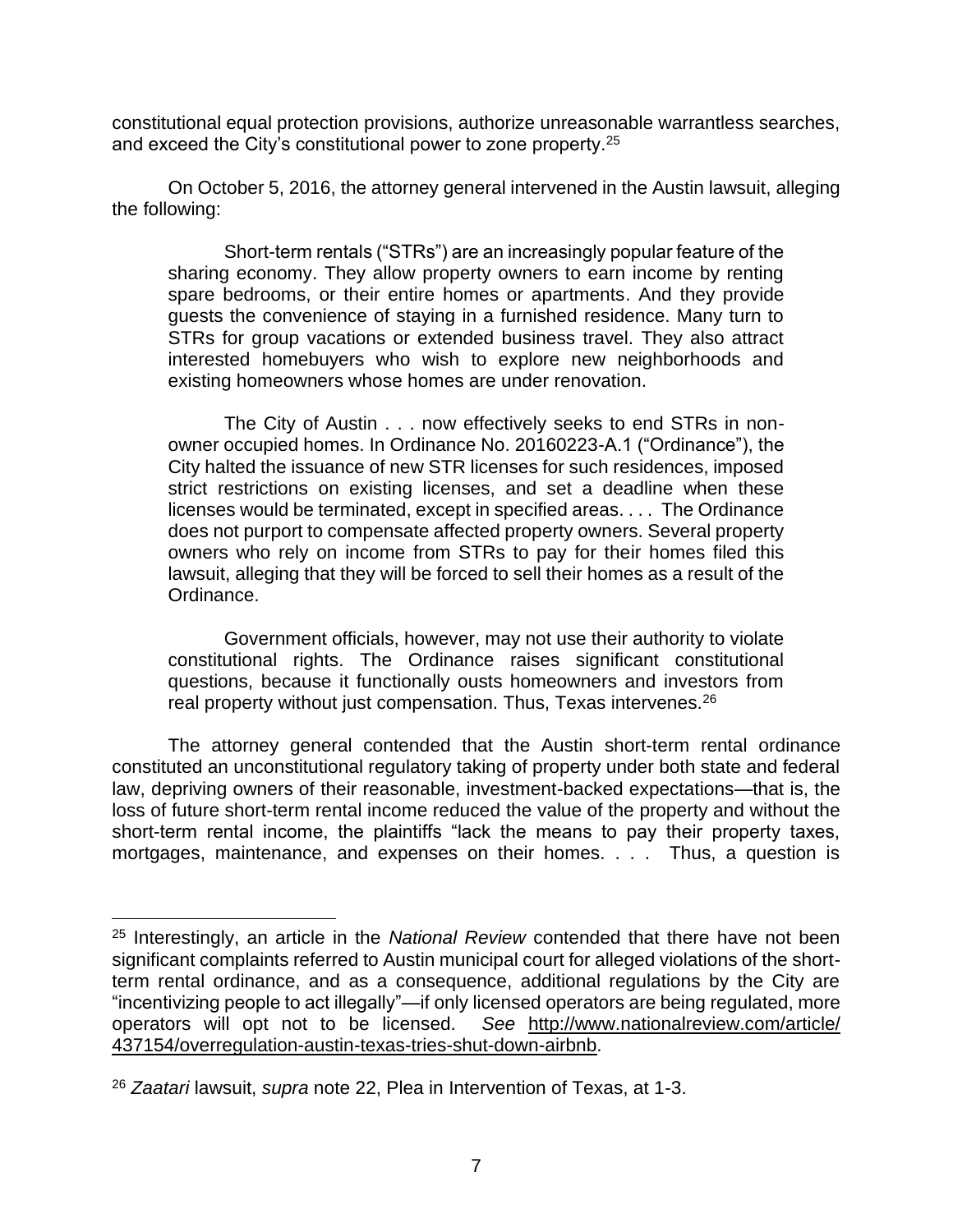presented as to whether the City may pull the rug from under homeowners who invested in STR properties."<sup>27</sup>

As will be addressed *infra*, the Austin Court of Appeals issued an opinion in the Zaatari case on November 27, 2019.<sup>28</sup>

# **B. Limited Texas Case Law on STRs Prior to 2018**

Prior to 2018, Texas case law addressing short-term rentals was indeed sparse. In Friedman v. Rozzlle,<sup>29</sup> an unreported Corpus Christi Court of Appeals case, Gail Rozzlle, the owner of a home in Sun Harbour Cottages in Rockport and the operator of a business that rented cottages there for nineteen years, filed a lawsuit against the property owners' association and the homeowners in the Sun Harbour subdivision. Ms. Rozzlle sought a determination of whether Section 11.3, the short-term rental provision of the Declaration of Covenants, Conditions, and Restrictions for Sun Harbour, should be enforced. Section 11.3 provided, in part, that the term of any lease of a residence may not be for a period of less than thirty 30 days, with no transient tenancy or occupancy and no hotel purposes allowed.<sup>30</sup> Ms. Rozzlle claimed that the homeowners consented to and waived any right to object to the use of the Sun Harbour cottages for short-term rentals and requested that the trial court declare Section 11.3 unenforceable, void, and waived by the homeowners.<sup>31</sup>

Ms. Friedman answered and filed a counter-claim against Ms. Rozzlle and a crossclaim against the property owners' association and all other homeowners, asserting that they had violated the short-term rental provision. Ms. Friedman claimed that the homeowners "continued to offer their properties for short-term rental" and that the property owners' association had "taken no steps to stop this ongoing violation."32

At a summary judgment hearing, the trial court determined that violations of the short-term rental prohibition in Section 11.3 were extensive and material, concluding that the homeowners' acquiescence in these violations of Section 11.3 amounted to an abandonment of the provision or a waiver of the right to enforce it. Specifically, the evidence showed that the homeowners in the subdivision had rented properties on a

<sup>30</sup> *Id*. at \*1.

<sup>31</sup> *Id*.

<sup>32</sup> *Id*.

<sup>27</sup> *Id*. at 7.

<sup>28</sup> \_\_ S.W.3d \_\_, 2019 WL 6336186 (Tex. App.—Austin 2019).

 $29$  2013 WL 6175318 (Tex. App.—Corpus Christi 2013, pet. denied).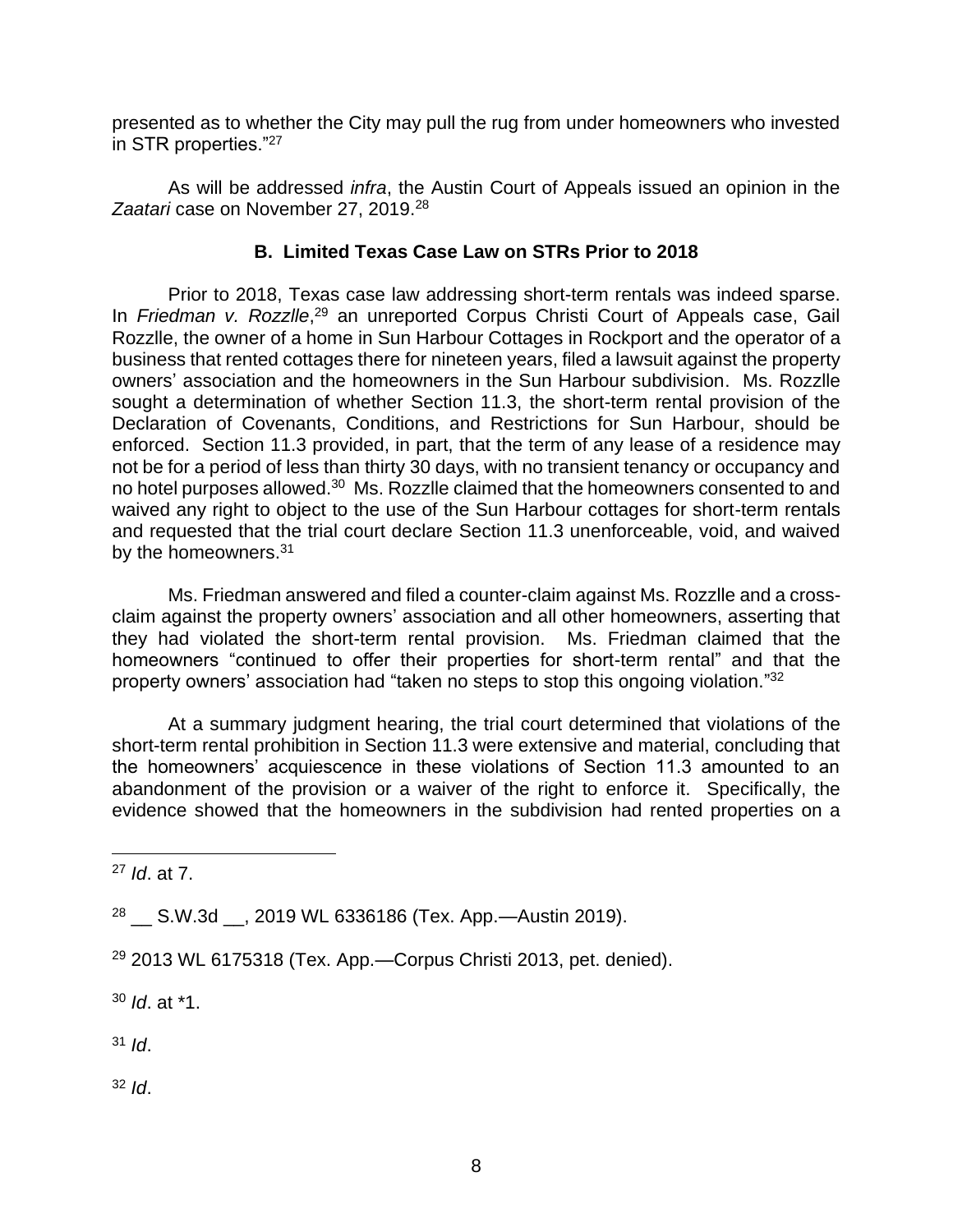short-term basis for over a decade, signs had been posted throughout the subdivision about the availability of short-term rentals, both Ms. Rozzlle and Ms. Friedman had shortterm rented their cottages, and association meetings had occurred where short-term rentals were discussed and no objections had been raised.<sup>33</sup> The appellate court affirmed the trial court, similarly holding that the short-term rental prohibition in the covenants was void.

In the next case to address short-term rentals, the Austin Court of Appeals in 2015, in another unpublished decision, held that a subdivision's restrictive covenants were unenforceable relative to short-term rentals by residents of the subdivision. In *Zgabay v. NBRC Property Owners Association*, <sup>34</sup> an issue arose whether the restrictive covenants in the River Chase subdivision in Austin, which provided that properties in the subdivision are only to be used "for single family residential purposes," prohibited the short-term rental of homes in the subdivision. The Zgabays bought land in the subdivision in 2000, built a house on it, and lived there for a number of years. In 2014, they began to rent the house when they were not in occupancy, for terms of fewer than thirty days. They later moved to a different home, retaining their house in the subdivision as a rental property. At the time of trial, the house was rented under a one-year lease, and the Zgabays intended to continue advertising and renting the house for varying lengths of time, paying hotel and lodging taxes when the house was rented for fewer than thirty days. In 2014, the homeowners' association demanded that the Zgabays cease short-term and vacation rentals and online advertising of their property, asserting that such use was in violation of the restrictive covenants.<sup>35</sup>

The Zgabays responded by filing suit, seeking declaratory relief that the restrictive covenants do not prohibit short-term rentals or otherwise restrict rentals based on duration, and that renting the house to an individual or single family for residential use is considered a "single family residential purpose" that is allowed under the restrictive covenants. Although the association was successful in the trial court, the appellate court reversed and utilized the general rules of contract construction when interpreting the applicable restrictive covenants.<sup>36</sup> In this litigation, the court wrote that when a restrictive covenant may reasonably be interpreted in more than one way, it is ambiguous, and the court should resolve all doubts in favor of the free and unrestricted use of property, strictly construing any ambiguity against the party seeking to enforce the restriction. Here, the court wrote the Zgabays' house may be used "for single family residential purposes." The homeowners association "asserts that short-term rental of a property is not single family residential use; the Zgabays assert that rental of the property by an individual or a family,

<sup>35</sup> *Id*. at \*1.

<sup>36</sup> *Id*. at \*2.

<sup>33</sup> *Id*. at \*4-5.

<sup>34</sup> 2015 WL 5097116 (Tex. App.—Austin 2015, pet. denied).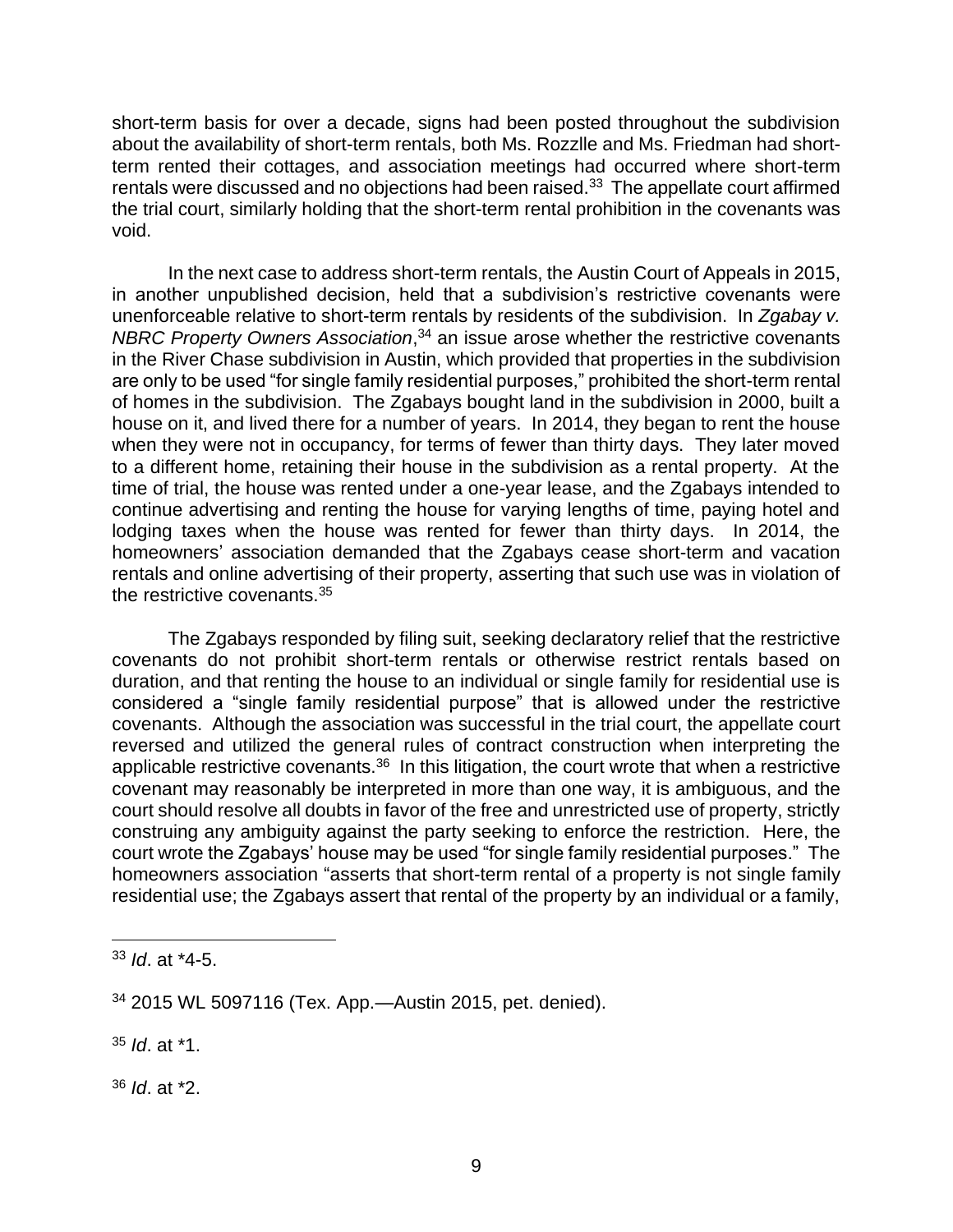regardless of the term of the lease, is a single family residential purpose."<sup>37</sup> Since the restrictive covenants did not define "single family residential purposes," the appellate court concluded: (1) the leasing or renting of residences in the subdivision is permissible, (2) the covenants themselves do not place any limit on the duration of the leasing of a residence, and (3) the drafters were familiar with the concept of time limits with regard to uses that may be made of structures in the subdivision and did not impose any duration limits with regard to the leasing of homes. Under these circumstances, the absence of a specific minimum duration for leasing at best renders the restrictive covenants ambiguous. Therefore, the court was compelled to resolve the ambiguity against the homeowners' association and in favor of the Zgabays' free and unrestricted use of their property.<sup>38</sup>

The last case, which is reported, is *Village of Tiki Island v. Ronquille*, <sup>39</sup> involved the adoption of a new prohibition on short-term rentals in the Galveston County community. In this litigation, the plaintiffs, property owners in the Village contended that they had been able to engage in short-term leases and rentals of their property for more than 20 years, until such time as the Village adopted an ordinance prohibiting short-term rentals in 2014. Upon adoption of the ordinance, the plaintiffs filed suit, contending that the prohibition of short-term rentals constituted a regulatory taking of their property.<sup>40</sup> Interestingly, the Village "grandfathered" fifteen properties from the prohibition because those properties had been used for short-term rentals before March 1, 2011, and were current in payment of taxes to the Village and the State of Texas.<sup>41</sup>

The trial court entered a temporary injunction on behalf of the plaintiffs, and on appeal the court determined that it lacked jurisdiction to address the injunction for four of the plaintiffs, but affirmed the injunction for one plaintiff, holding that she had

presented evidence that the enactment of [the short-term rental prohibition ordinance] had an economic impact on the value of her property, and that she had a reasonable, investment-back expectation that she could engage in short-term rentals. [Her] allegations and evidence, taken as true and construed liberally in her favor, establish a viable takings claim for which the

<sup>37</sup> *Id*.

<sup>38</sup> *Id*. at \*3.

<sup>39</sup> 463 S.W.3d 562 (Tex. App.—Houston [1st Dist.] 2015, no pet.).

<sup>40</sup> *Id*. at 564-65.

<sup>41</sup> *Id*. at 568. The record is not especially clear why those properties beginning shortterm rentals between March 1, 2011, and May 20, 2014 (the date of adoption of the ordinance), were not likewise "grandfathered." The Mayor did attempt an explanation, though, on particular houses. *Id*.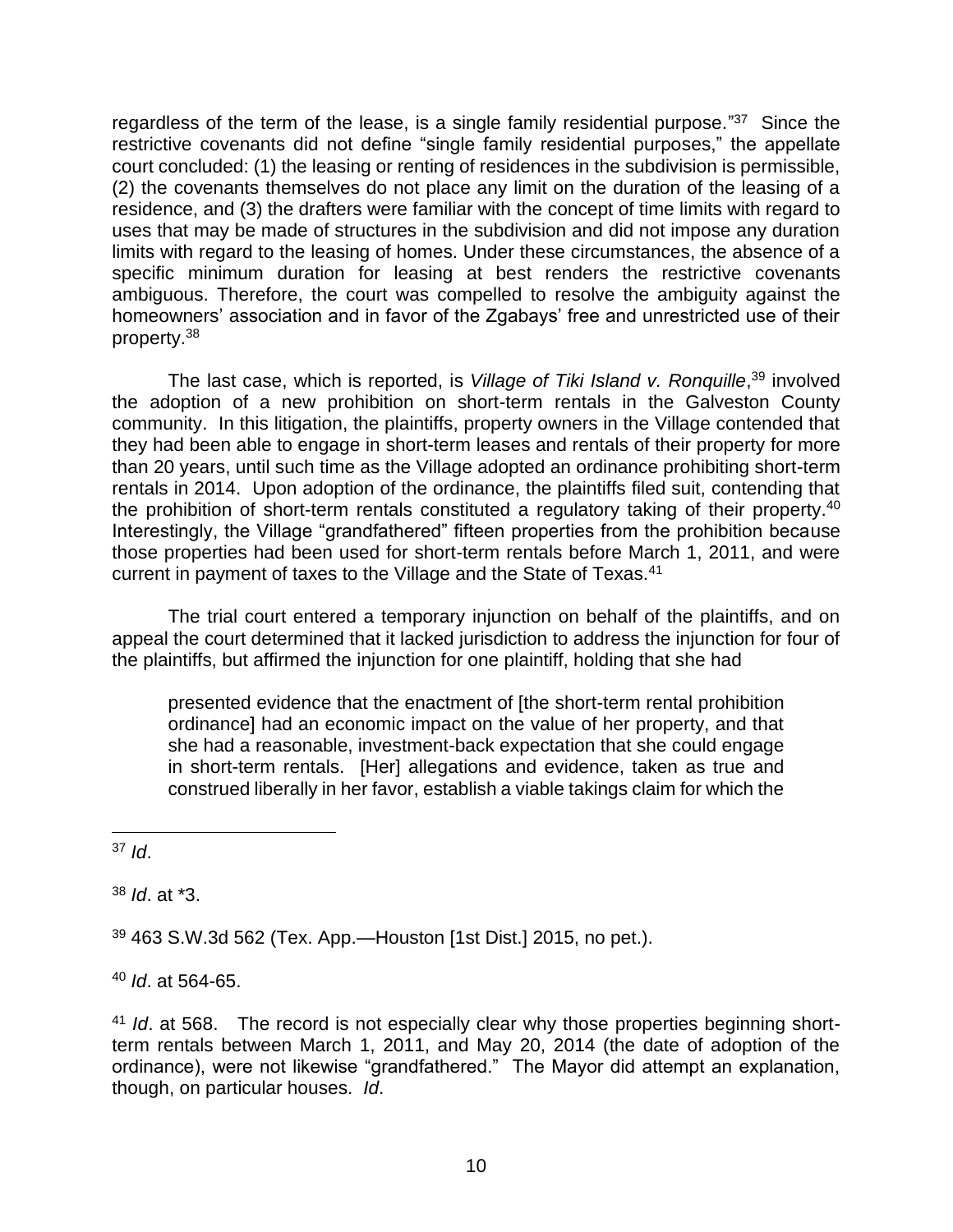Village's sovereign immunity is waived.<sup>42</sup>

It is interesting to note that the *Tiki Island* case involved an interlocutory appeal of an injunction, not a ruling on the merits of the case. Specifically, footnote 7 of that opinion states:

We do not opine on the reasonableness of the short-term rental ordinance or whether [the plaintiff] can ultimately establish a regulatory takings. Our holding here is limited to the conclusion that [she] presented sufficient evidence to support the trial court's finding of a probable right of recovery.<sup>43</sup>

Notwithstanding the express limited nature of the appellate court's holding in the *Tiki Island* lawsuit, the attorney general's Plea in Intervention in the *Zaatari<sup>44</sup>* case characterizes the *Tiki Island* holding quite differently:

Recently, the First Court of Appeals held that an STR ordinance in the Village of Tiki Island constituted a regulatory taking. The court considered the economic impact of the ordinance and its interference with reasonable, investment-back expectations. As to the former, it found that the loss of future STR income reduced the value of the homeowner's property. And as to the latter, it concluded that there was a reasonable investment-backed expectation based on the ability to offer STRs before the ordinance.<sup>45</sup>

The attorney general's interpretation of *Tiki Island* seems to contradict the express holding of the appellate court—the appellate court opted not to opine on the ultimate legal issues in the case, and the attorney general concluded in its Plea in Intervention in *Zaatari* that the appellate court in fact had determined that the Village of Tiki Island's short-term rental ordinance was an unconstitutional regulatory taking of property.<sup>46</sup>

As a review of the foregoing case authority clearly reflects, prior to 2018 Texas courts, perhaps contrary to the representations of the attorney general, had not

<sup>43</sup> *Id*. at 582 n.7.

<sup>44</sup> *Zaatari* lawsuit, *supra* note 22.

<sup>45</sup> *Id*., Plea in Intervention of Texas at 6 (citations omitted).

<sup>46</sup> For a more detailed discussion of the *Tiki Island* decision, *see* Matthew C. G. Boyle's presentation to the 23rd Annual Land Use Conference at The University of Texas at Austin (April 25-26, 2019), entitled *Short-Term Rentals—Regulatory Options to Protect Neighborhoods*, at 11-12.

<sup>42</sup> *Id*. at 582.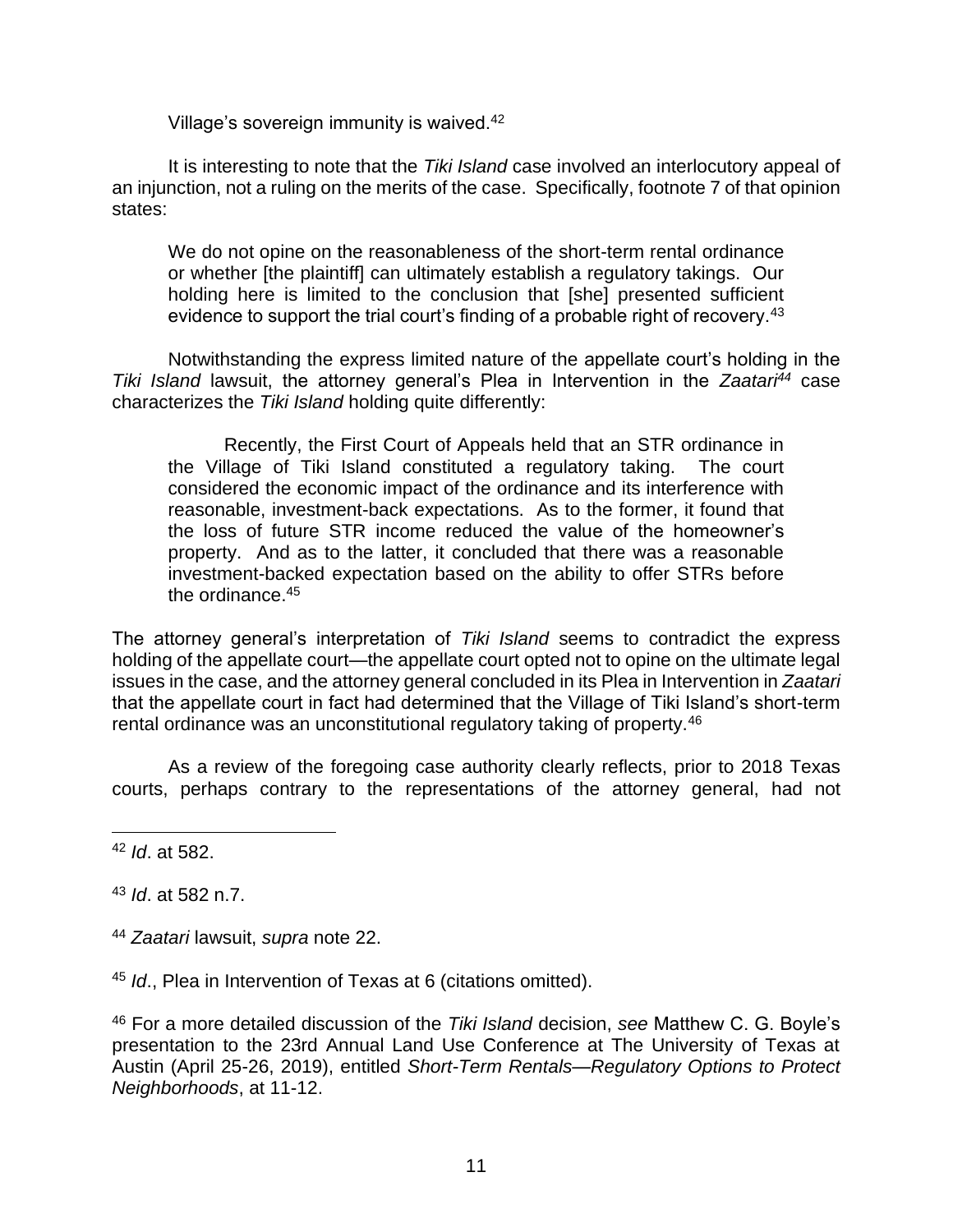addressed "head on" municipal prohibitions of short-term rentals or the extent to which a municipality may regulate them. But, in 2018, the ground started to shift because of a property rights case out of San Antonio and the *Zaatari* case out of Austin.

# **C.** *Tarr v. Timberwood Park Owners Association***: Gumming Up the Works for Cities?**

On February 6, 2018, the Texas Supreme Court issued its opinion in *Tarr v. Timberwood Park Owners Association*. 47 *Tarr* did not address any attempted municipal regulation of STRs; rather, it analyzed the meaning of a restrictive covenant being enforced by a homeowners' association against a resident who utilized his property in the subdivision as an STR.

Mr. Tarr purchased a single-family home in San Antonio's Timberwood Park subdivision in 2012. Two years later, after being transferred by his employer to Houston, he began advertising his home for rent on short-term lodging platforms such as VRBO. Between June and October of 2014, he entered into 31 short-term rental agreements, ranging from 1 to 7 days each. Mr. Tarr's rentals were fairly standard for shared lodging rentals: no requirement that renters be part of the same family; the entire home was rented, not rooms; no on-site services (cooking, room service or housekeeping) were provided; and no business office or leasing office, signage or other business activities were on-site. Mr. Tarr, however, did pay applicable hotel occupancy taxes.<sup>48</sup>

Mr. Tarr's neighbors apparently were not happy with the short-term rentals of his home, and in 2014 the Owners Association notified him that his rentals "violated two deed restrictions: (1) the residential-purpose covenant, and (2) the single-family-residence covenant."<sup>49</sup> The residential-purpose covenant provided, in part, that "[a]ll tracts shall be used solely for residential purposes" and the single-family-residence covenant provided, in part, that "[n]o building, other than a single family residence . . . shall be erected or constructed on any residential tract. . . . "<sup>50</sup> The Owners Association determined that Mr. Tarr had violated the covenants because the short-term rentals "rendered the tract 'a commercial rental property,'" and thereafter imposed fines after Mr. Tarr did not comply with the Owners Association's requirement that he remove all online advertisements and no longer use the home for commercial purposes.<sup>51</sup>

<sup>51</sup> *Id*.

<sup>47</sup> 556 S.W.3d 274 (Tex. 2018).

<sup>48</sup> *Id*. at 276-77.

<sup>49</sup> *Id*. at 277.

<sup>50</sup> *Id*.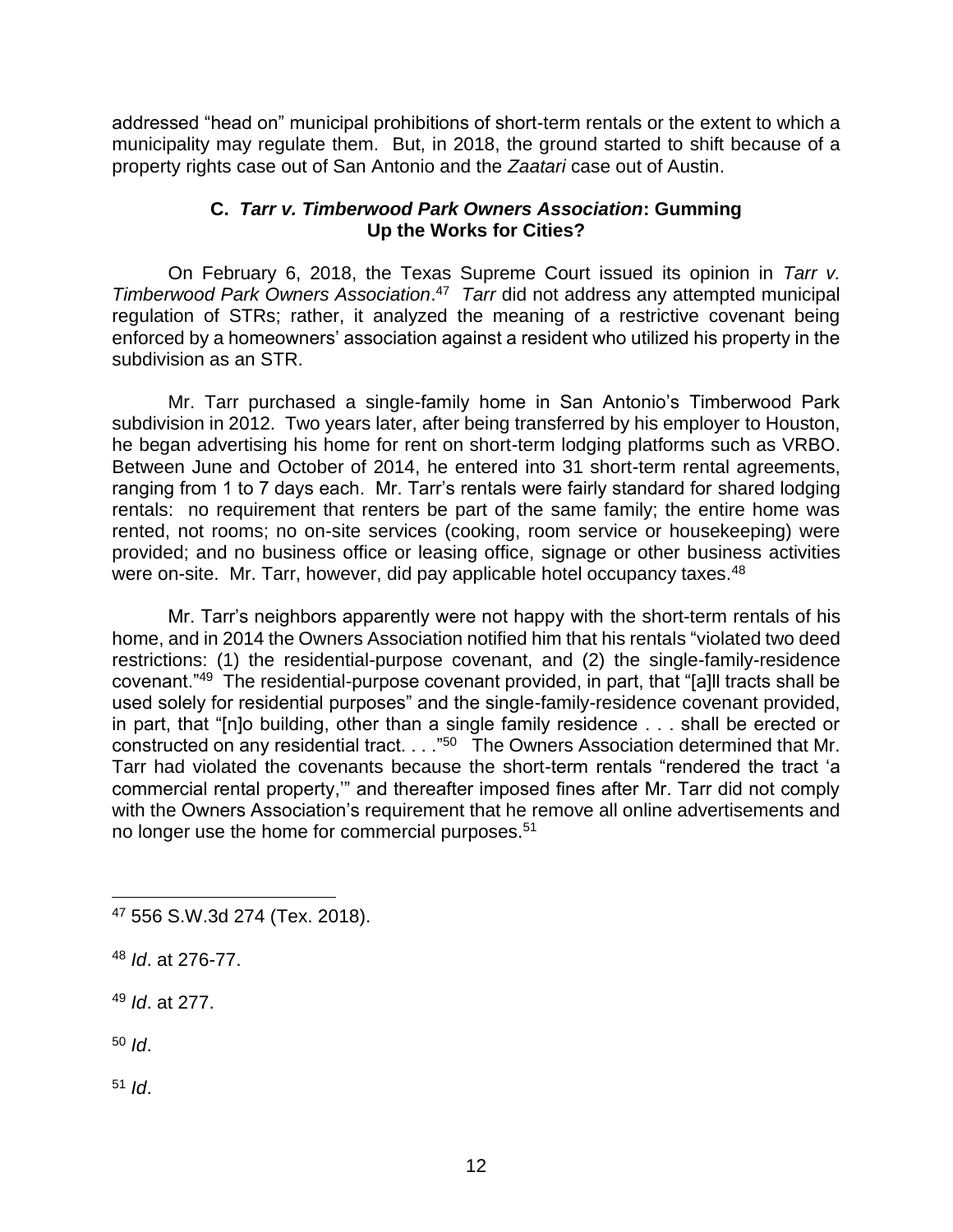While the Owners Association was successful in the trial court and court of appeals, the Texas Supreme Court reversed and remanded, interpreting the restrictive covenants in question in favor of Mr. Tarr. After a very detailed discussion on the law pertaining to restrictive covenants in Texas, the Court held that neither restrictive covenant in question prohibited Mr. Tarr's use of his home for short-term rentals:

The single-family residence restriction merely limits the structure that can be erected upon Tarr's tract and not the activities that can permissibly take place in that structure. . . . Because the single-family-residence limitation is not relevant to the short-term rentals at issue, we turn to the question of whether paragraph one—the paragraph restricting use—bars such activity.

\* \* \*

The covenants in the Timberwood deeds fail to address leasing, use as a vacation home, short-term rentals, minimum-occupancy durations, or the like. They do not require owner occupancy or occupancy by a tenant who uses the home as his domicile. Instead, the covenants merely require that the activities on the property comport with a "residential purpose" and not a "business purpose."<sup>52</sup>

The Supreme Court summarized its holding in *Tarr* as follows:

[W]e hold that so long as the occupants to whom Tarr rents his single-family residence use the home for a "residential purpose," no matter how shortlived, neither their on-property use nor Tarr's off-property use violates the restrictive covenants in the Timberwood deeds. Moreover, Tarr's use does not qualify as commercial use.<sup>53</sup>

So, what should local governments glean from the *Tarr* decision? I believe the following are some of the "takeaways" from that decision:

Tarr addressed specific deed restrictions, which on their face were somewhat vague and did not specifically prohibit short-term rentals. Consequently, any municipal land use regulations addressing STRs definitely should be more detailed than those restrictions in *Tarr* which were vague.

Specific municipal zoning restrictions addressing short-term rentals are preferable rather than reliance upon vague terms like "single-family residential purposes" or similar phrases to prohibit STRs; however, most zoning ordinances provide that if a use is not specifically allowed in a city, then it is prohibited—an unlisted use is therefore a prohibited use.

<sup>52</sup> *Id*. at 290-91.

<sup>53</sup> *Id*. at 291-92 (footnotes omitted).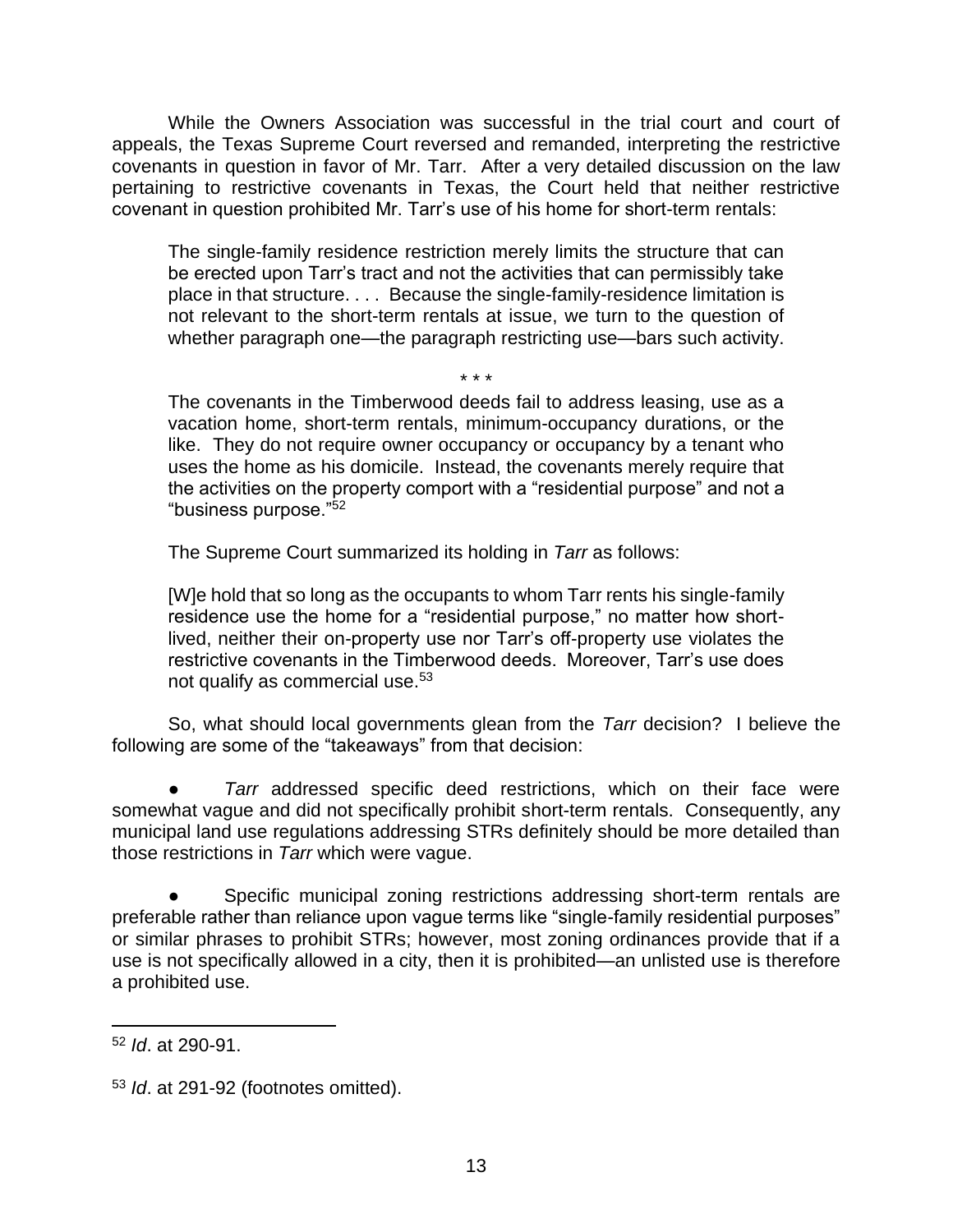Cities that have defined short-term rentals (usually in their zoning ordinances) and provided a regulatory framework for such rentals in all likelihood will not run afoul of the vagueness issues addressed in *Tarr*.

### **D.** *Zaatari* **has its Day in Court: The Austin Court of Appeals Strikes Down Portions of Austin's Short-Term Rental Ordinance**

As noted above, the Austin STR ordinance, as amended, was challenged in 2016 by property owners as well as the Texas Attorney General's Office. The challenge specifically related to "Type 2" rentals—any single-family residence that "is not owneroccupied and is not associated with an owner-occupied principal residential unit," immediately suspending the licensing of any new Type 2 short-term rentals and establishing an April 1, 2022, termination date for all Type 2 rentals.<sup>54</sup> The Austin ordinance also imposed several conditions on properties operated as STRs: (1) banning all assemblies, including "a wedding, bachelor or bachelorette party, concert, sponsored event, or any similar group activity other than sleeping," whether inside or outside, after 10:00 p.m. and before 7:00 a.m.; (2) banning outdoor assemblies of more than six adults at any time; (3) prohibiting more than six unrelated adults or ten related adults from using the property at any time; and (4) giving City officials authority to "enter, examine, and survey" the short-term rentals to ensure compliance with applicable provisions of the City's code of ordinances.<sup>55</sup> Failure to comply with these provisions was punishable by a fine of up \$2,000 per day and possible revocation of the operating license.<sup>56</sup>

Although Austin was successful in the trial court, on appeal the appellate court (in a 2-1 opinion) struck the provisions related to Type 2 rentals of non-homestead properties, declaring them to be unconstitutional as a retroactive law<sup>57</sup> and an uncompensated taking of private property. The majority opinion concluded "that owners of type-2 rental properties have a settled interest in their right to lease their property short term," and Austin's ordinance provision eliminating "type-2 short-term rentals is unconstitutionally retroactive."<sup>58</sup>

<sup>58</sup> *Zaatari*, 2019 WL 6336186 at \*10.

<sup>54</sup> *Zaatari*, 2019 WL 6336186 at \*2.

<sup>55</sup> *Id*. *See also* Austin, Tex., Code of Ordinances §§ 25-2-795(D)–(G), 25-12-213-1301.

<sup>56</sup> *Zaatari*, 2019 WL 6336186 at 2, citing Austin, Tex., Code of Ordinances §§ 25-1-462.

<sup>57</sup> The Texas Constitution, in Article I, Section 16, provides, in part, that "[n]o . . . retroactive law . . . shall be made."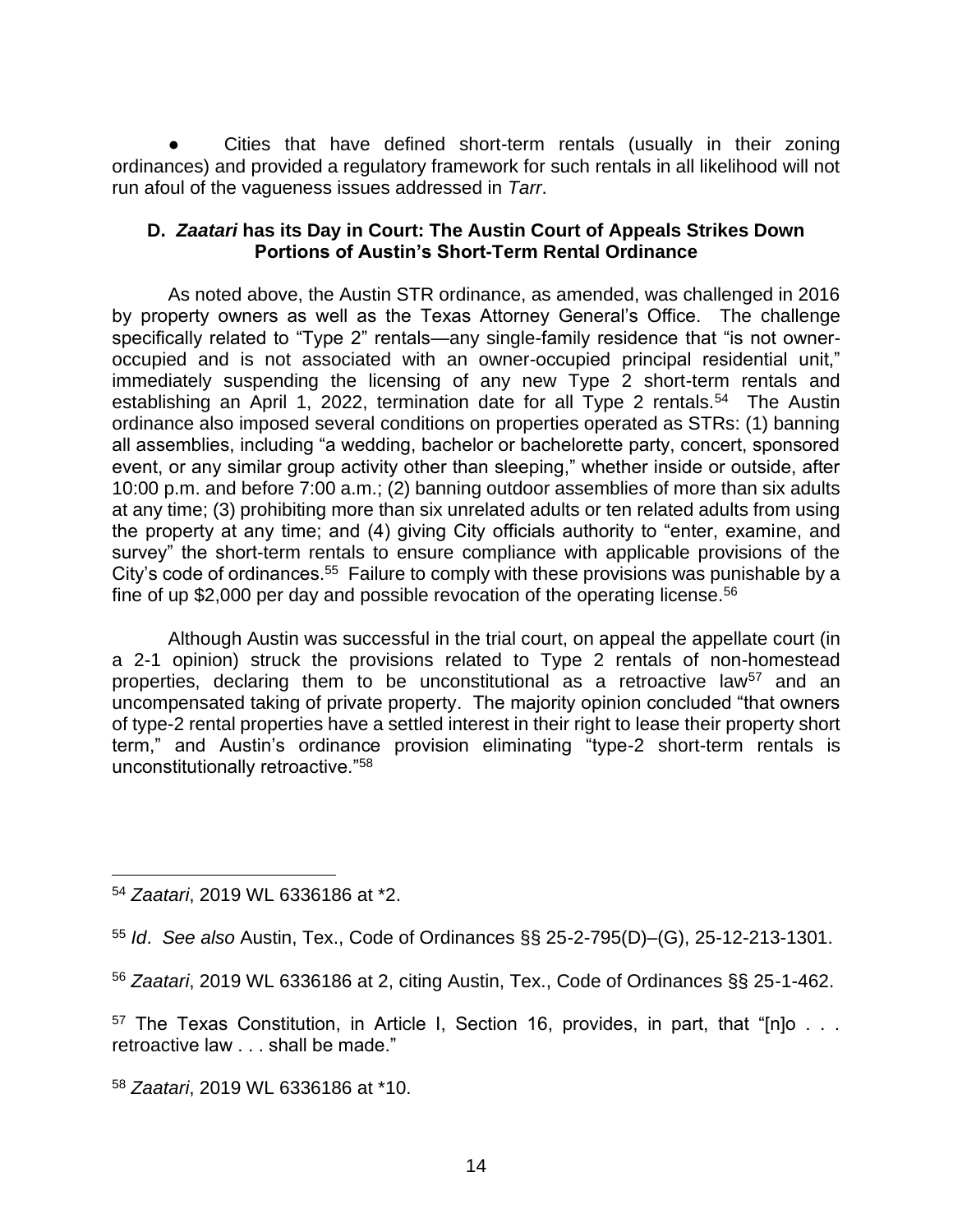The court of appeals also struck the "assembly" provisions contained in the Austin STR ordinance.<sup>59</sup> In doing so, it relied on both the federal and the state constitutional right of assembly:

[The Austin regulation] plainly restricts the right to assemble and does so without regard to the peaceableness or content of the assembly—as emphasized above, the word "assembly" is used to describe what is being banned or severely restricted temporally, quantitatively, and qualitatively. Even if it the ordinance did not expressly use the word "assembly," section 25-2-795 represents a significant abridgment of the fundamental right to peaceably assemble—i.e., to get together or congregate peacefully. It forbids owners (i.e., "licensees" in the ordinance) and tenants from gathering outdoors with more than six persons, at any time of day, even if the property is licensed for occupancy of six or more. And it prohibits use by two or more persons for any activity "other than sleeping" after 10:00 p.m.

Moreover, in contrast to traditional cases that invoke the right to assemble on *public* property, here the right concerns the freedom to assemble with the permission of the owner on *private* property, implicating both property and privacy rights. , , , Surely the right to assemble is just as strong, if not

(B) Unless a stricter limit applies, not more than two adults per bedroom plus two additional adults may be present in a short-term rental between 10:00 p.m. and 7:00 a.m.

(C) A short-term rental is presumed to have two bedrooms, except as otherwise determined through an inspection approved by the director.

(D) A licensee or guest may not use or allow another to use a short-term rental for an assembly between 10:00 p.m. and 7:00 a.m.

(E) A licensee or guest may not use or allow another to use a short-term rental for an outside assembly of more than six adults between 7:00 a.m. and 10:00 p.m.

(F) For purposes of this section, an assembly includes a wedding, bachelor or bachelorette party, concert, sponsored event, or any similar group activity other than sleeping.

(G) A short-term rental use may not be used by more than:

- (1) ten adults at one time, unless a stricter limit applies; or
- (2) six unrelated adults.

<sup>59</sup> Section 25-2-795 of Austin's short-term rental regulations provides that: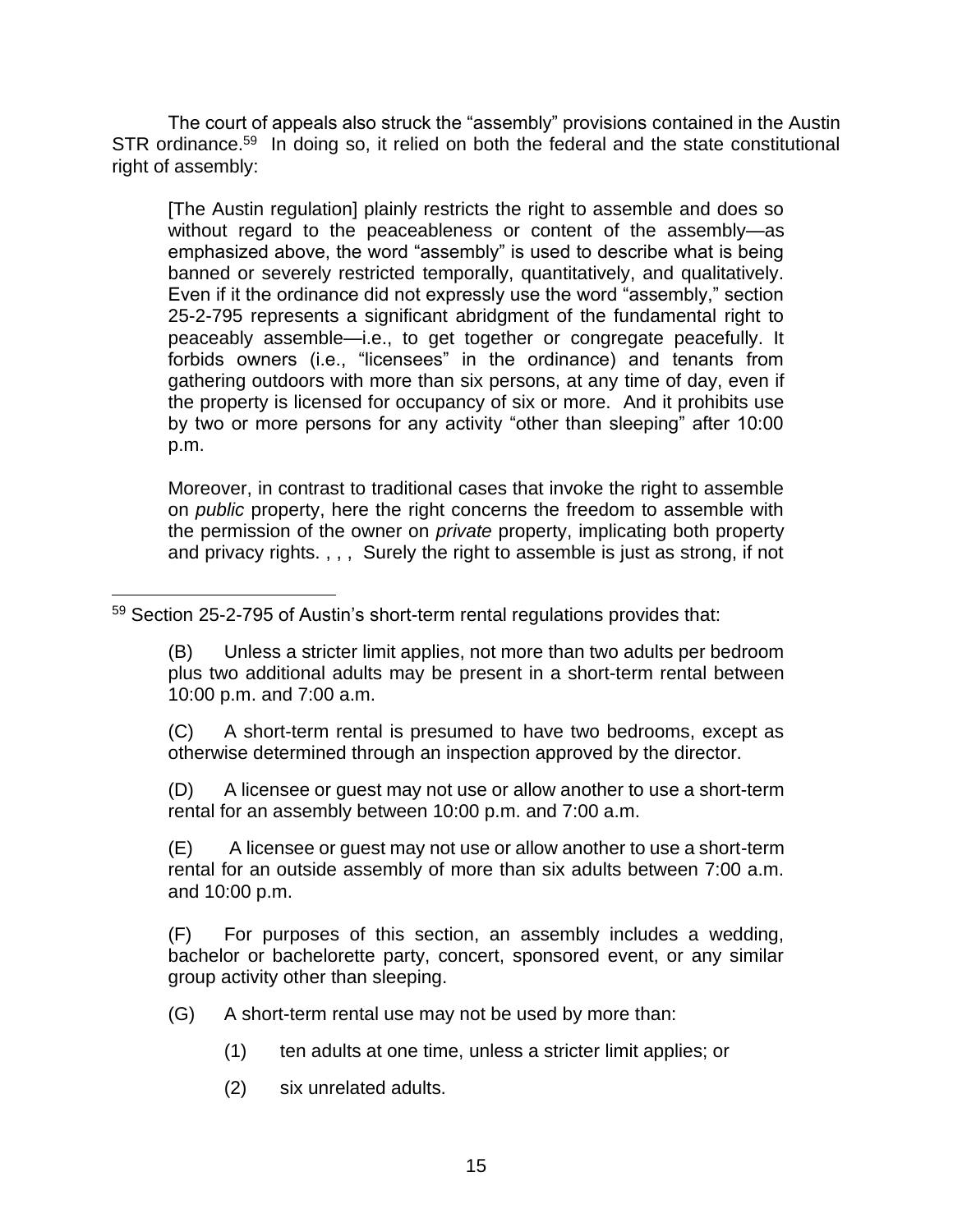stronger, when it is exercised on private property with the permission of the owner, thereby creating a nexus with property and privacy rights.  $\dots$ <sup>60</sup>

In sum, holding that the Austin ordinance's Type-2 short-term rental provisions infringed on short-term rental owners' and their tenants' constitutional rights to assembly and did not serve a compelling government interest, the Texas Constitution's guarantee to due course of law was violated.<sup>61</sup> Nonetheless, the court wrote that Austin is not powerless to regulate short-term rentals and negative side effects—the City's various nuisance ordinances could be applied—noise ordinances, ordinance prohibiting public urination and defecation, littering ordinance, parking ordinance, disorderly conduct regulations and the public intoxication statute.<sup>62</sup>

On January 13, 2020, Austin filed a motion for reconsideration *en banc*. As of the date this paper was prepared, there had been no action taken by the Austin Court of Appeals on the motion for reconsideration.<sup>63</sup> In its motion for reconsideration, Austin has asserted that the decision (1) undermines the City's zoning powers because the Texas Supreme Court has never struck down a zoning or property-use law as unconstitutionally retroactive; and (2) the majority opinion misconstrued the right of assembly.

So, what should local governments glean from the *Zaatari* decision? I believe the following are some of the "takeaways" from that decision:

Be mindful of the Texas Constitution's Retroactivity Clause and case law interpreting it. 64 As the dissent in *Zaatari* notes, "[n]ever has the [Texas Supreme] Court struck down a zoning or property-use law as unconstitutionally retroactive, though Texas municipalities have been zoning and regulating property for decades."<sup>65</sup> Did the Austin

<sup>61</sup> *Id*. at \*18.

<sup>62</sup> *Id*. at \*17.

<sup>63</sup> *See* City of Austin and Mayor Steve Adler's Motion for *En Banc* Reconsideration, *Ahmad Zaatari, et al. v. City of Austin, Texas, and Steve Adler, Mayor of the City of Austin*, Cause No. 03-17-00812-CV, in the Third District Court of Appeals, Austin, Texas.

<sup>64</sup> *See Robinson v. Crown Cork & Seal Co., Inc.*, 335 S.W.3d 126 (Tex. 2010), for the proposition that not all retroactive laws are unconstitutional (*id*. at 139); however, a retroactive law is unconstitutionally retroactive only so long as 3 factors weigh against the challenged law: (1) "the nature and strength of the public interest served by the statute as evidenced by the Legislature's factual findings," (2) "the nature of the prior right impaired by the statute," and (3) "the extent of the impairment." *Id*. at 145, cited in *Zaatari*, 2019 WL 6336186 at \*20.

<sup>60</sup> *Zaatari*, 2019 WL 6336186 at \*17 (emphasis in original) (citations omitted).

<sup>65</sup> *Zaatari*, 2019 WL 6336186 at \*19.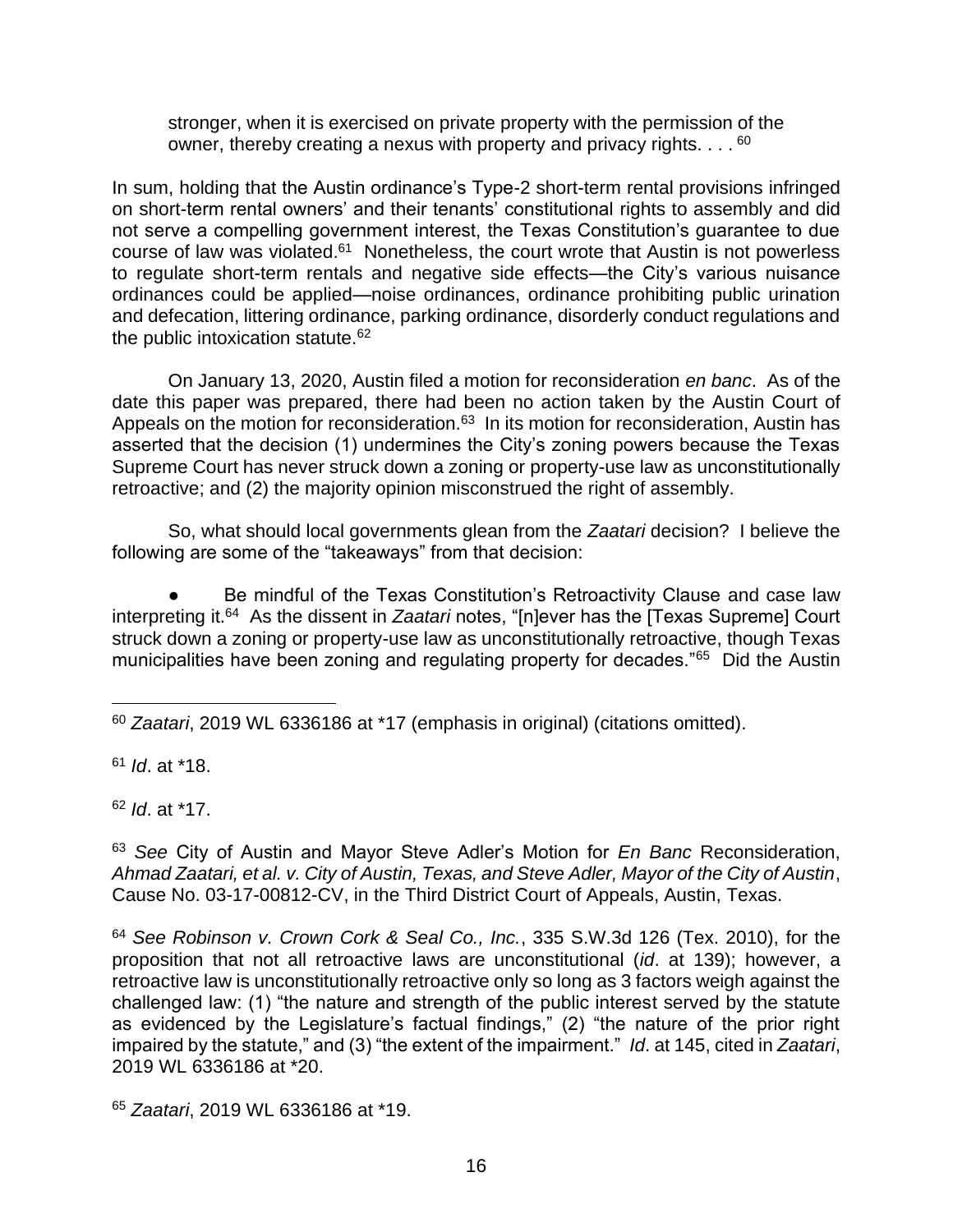ordinance in fact *prospectively* alter a property owner's future use of the property by setting a date by which to come into compliance? The prospective/retroactive distinction is critical and the further expansion of that concept into the zoning sphere could drastically alter current understanding of fundamental property rights.

Most cities in Texas that do regulate STRs have adopted ordinances that are not as comprehensive as Austin's STR ordinance. Indeed, the "outright ban" ordinances generally are limited to nothing more than a statement prohibiting the shortterm rental of residential property.

● As the *Zaatari* opinion reflects, including limitations on the assembly of persons on property where there is a short-term rental is a regulation that should be carefully considered before adoption, including the practical ability to enforce such a provision.

Not unlike many municipal code enforcement matters, enforcing a detailed STR regulatory scheme may be difficult, if not impossible, for most cities. Reliance upon "traditional" nuisance regulations may curtail many of the negative side effects associated with short-term rentals, as discussed in the majority opinion in *Zaatari*.

● Stay tuned to *Zaatari*. With a strong dissent in *Zaatari*, a pending motion for reconsideration *en banc*, and some novel legal theories addressing the regulation of short-term rentals by local governments, there is a strong possibility that the Texas Supreme Court will accept review of the case.

# **E. A Postscript: Will the Legislature Again Tackle Short-Term Rentals?**

For the last two legislative sessions, it seemed that the Legislature was poised to adopt legislation preempting municipal regulation of STRs. Senate Bill 451, introduced in the 85th Texas Legislature (2017) by North Richland Hills State Senator Kelly Hancock, would have prevented Texas cities and counties from banning or restricting short-term rentals of property. SB 451 would have amended Chapter 250 of the Texas Local Government Code, "Miscellaneous Regulatory Authority of Municipalities and Counties," by adding a new Section 250.008, "Regulation of Short-Term Rentals." A "short-term rental" was defined to mean "a residential property, including a single-family dwelling or a unit in a condominium, cooperative, or time-share, that is rented wholly or partly for a fee for a period not longer than 30 consecutive days." According to SB 451, a municipality or county could not "adopt or enforce a local law that expressly or effectively prohibits the use of a property as a short-term rental" and "may not adopt or enforce a local law that restricts the use of or otherwise regulates a short-term rental based on the short-term rental's classification, use, or occupancy." SB 451 also would have authorized adoption and enforcement of certain short-term rental ordinance regulations, including those addressing: fire and building codes; health and sanitation; traffic control; and solid or hazardous waste and pollution control. During the chaotic ending of the 85th Legislature thanks to the "bathroom bill," SB 451 died in the final days of the regular session.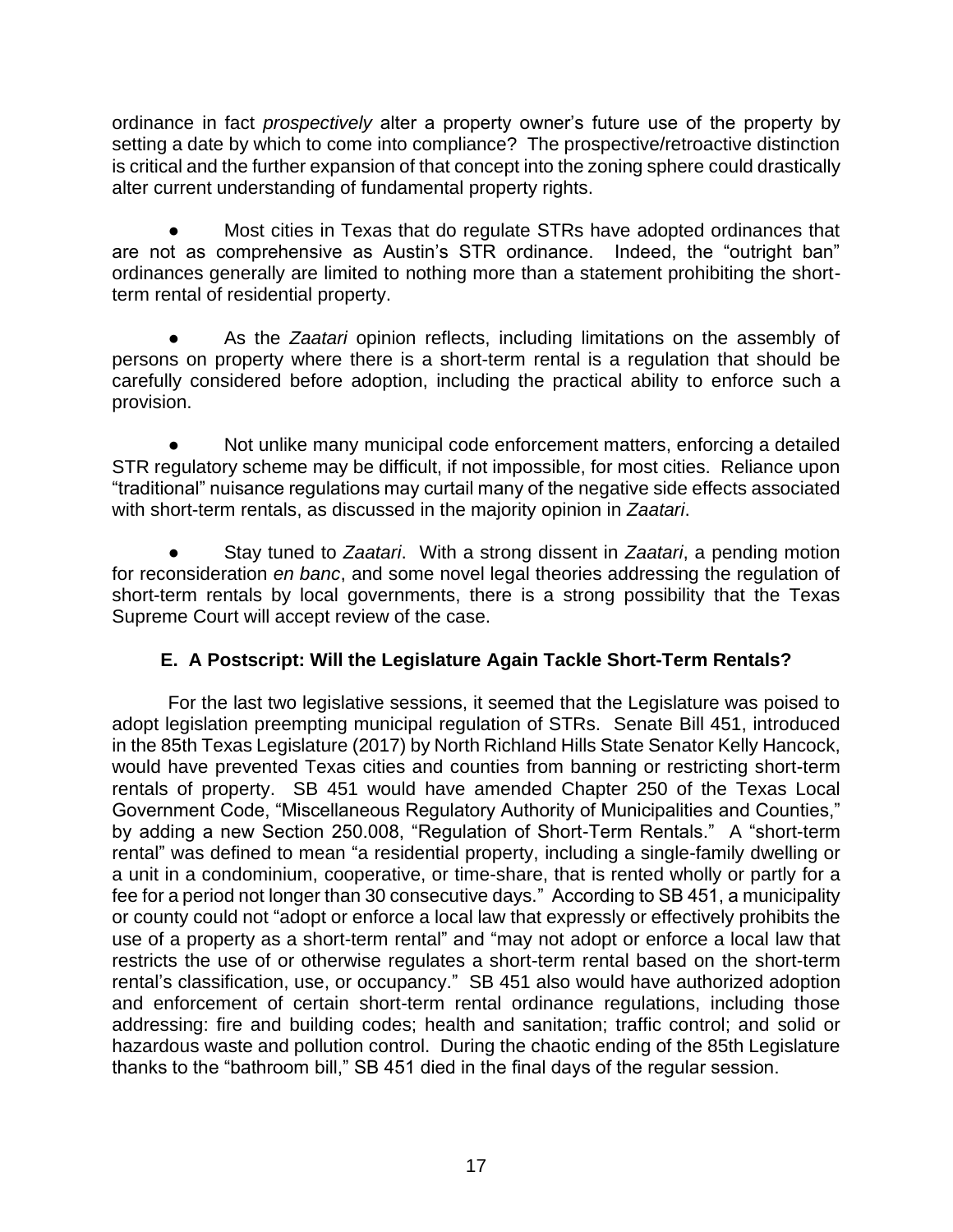In the 86th Legislature (2019), two identical bills were introduced in the House and Senate—HB 3778 filed by Richardson State Representative Angie Chen Button and SB 1888 by Prosper State Senator Pat Fallon—both of which generally preempted most municipal regulation of short-term rentals; however, neither bill made it out of committee and died. It is likely, particularly after *Zaatari*, that further legislative attempts will be made to preempt most municipal regulation of STRs.

**III.**

# **Accessory Dwelling Units**

With increasing residential affordability issues in larger cities, coupled with either a desire to have parents residing in close proximity or a desire to realize income from the rental of an on-site accessory dwelling, cities are confronting the issue of how to address accessory dwelling units. Should they be encouraged or outlawed, and are there any unique land use issues associated with them?

# **A. What is an Accessory Dwelling Unit?**

An accessory dwelling unit ("ADU") is generally defined as a smaller, independent residential dwelling unit located on the same lot as a stand-alone (*i.e.*, detached) singlefamily home. ADUs go by many different names throughout the United States, including accessory apartments, secondary suites, and granny flats. ADUs can be converted portions of existing homes (*i.e.*, internal ADUs), additions to new or existing homes (*i.e.*, attached ADUs), or new stand-alone accessory structures or converted portions of existing stand-alone accessory structures (*i.e.*, detached ADUs). Internal, attached and detached ADUs all have the potential to increase housing affordability (both for homeowners and tenants), create a wider range of housing options within the community, enable seniors to stay near family as they age, and facilitate better use of the existing housing fabric in established neighborhoods. Consequently, many cities and counties have signaled support for ADUs in their plans and adopted zoning regulations that permit ADUs in low-density residential areas.<sup>66</sup>

# **B. A Short History of ADUs**

The development of accessory dwelling units can be traced back to the early twentieth century, when they were a common feature in single-family housing. After World War II, an increased demand for housing led to a booming suburban population. Characterized by large lots and an emphasis on the nuclear family, suburban development conformed to Euclidean zoning codes, a system of land-use regulations that

<sup>66</sup> *See* [https://planning.org/knowledgebase/accessorydwellings/.](https://planning.org/knowledgebase/accessorydwellings/)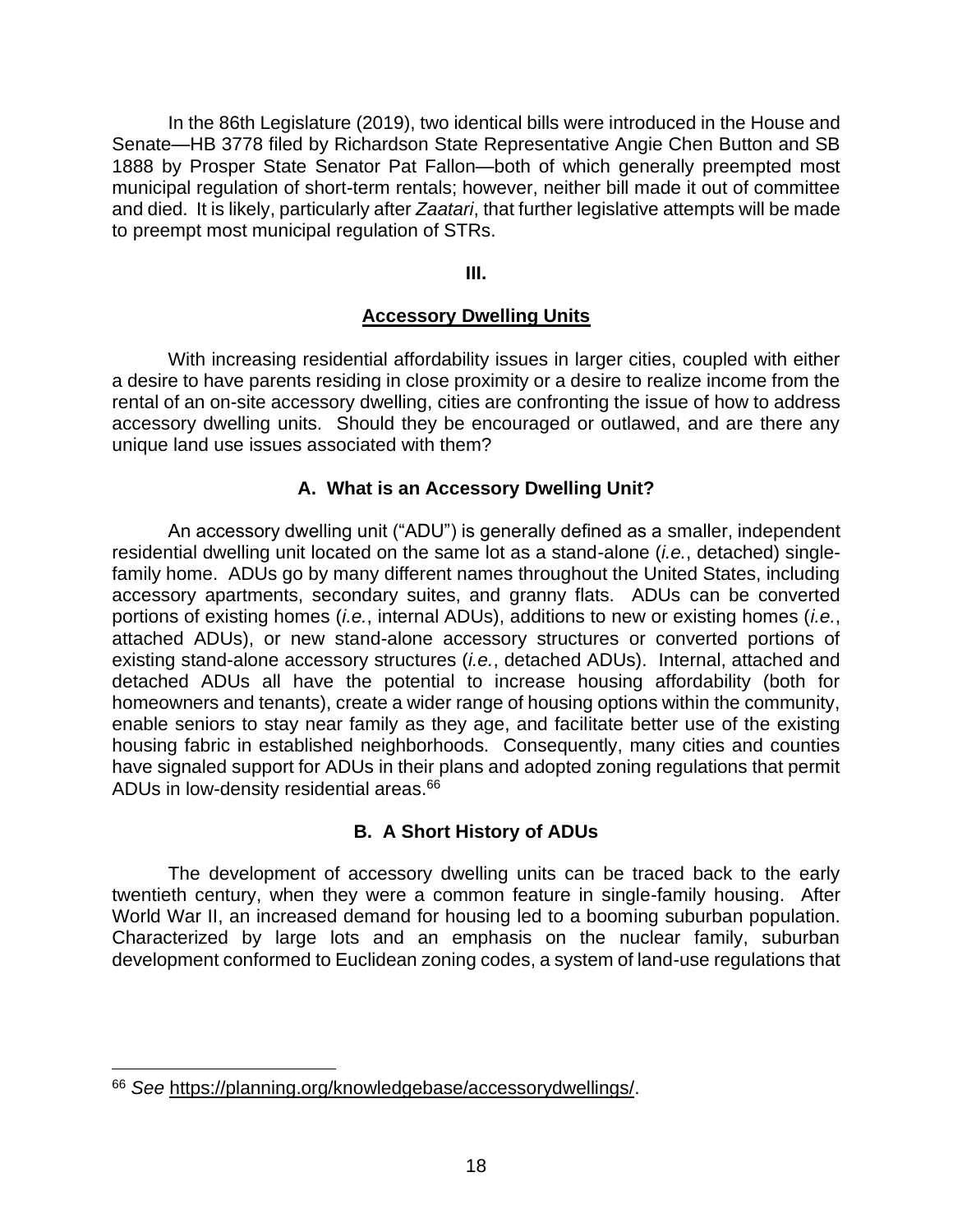segregate districts according to use.<sup>67</sup> The rapid growth of suburbs reinforced the high demand for lower-density development, and ultimately led most local jurisdictions to prohibit ADU construction. In spite of zoning restrictions, illegal construction of ADUs continued in communities where the existing housing stock was not meeting demand.<sup>68</sup> In response to suburban sprawl, increased traffic congestion, restrictive zoning, and the affordable housing shortage, community leaders around the nation began advocating a change from the sprawling development pattern of suburban design to a more traditional style of planning. Urban design movements, such as Smart Growth and New Urbanism, emerged in the 1990s to limit automobile dependency and improve the quality of life by creating inclusive communities that provide a wide range of housing choices. Both design theories generally focus on reforming planning practices to create housing development that is high density, transit-oriented, mixed-use and mixed-income through infill and redevelopment efforts.<sup>69</sup>

In the late 1970s to the 1990s, some municipalities adopted ADU programs to permit the use and construction of accessory units. Many of these programs were not very successful because they often lacked flexibility and scope. As the U.S. Department of Housing and Urban Development acknowledged in a 2008 report, although a number of communities still restrict development of accessory dwelling units, there is a growing awareness and acceptance of ADUs as an inexpensive way to increase the affordable housing supply and address illegal units already in existence.<sup>70</sup> Now, on to Texas.

# **C. Plano and Austin Adopt New ADU Regulations**

In February 2019, Plano approved new ADU regulations, allowing ADUs (termed "backyard cottages" by the Plano zoning ordinance) in all single-family, duplex, multifamily, mixed use and downtown business/government zoning districts.<sup>71</sup> A "backyard cottage" is defined as "[a] detached dwelling unit subordinate to and located on the same lot as a Single-Family Residence (Detached) dwelling unit"<sup>72</sup> and Plano's zoning regulations generally provide that the backyard cottage must be located on the

<sup>68</sup> *Id*.

<sup>69</sup> *Id*.

<sup>70</sup> *Id*.

<sup>72</sup> *Id*., § 8.200.

<sup>67</sup> *See Accessory Dwelling Units: Case Study*, United States Department of Housing and Urban Development Office of Policy Development and Research (June 2008) at 1, found at [https://www.huduser.gov/portal/publications/adu.pdf.](https://www.huduser.gov/portal/publications/adu.pdf)

<sup>71</sup> Plano, Tex., Code of Ordinances, Appendix A, Comprehensive Zoning Ordinance §§ 14.100 and 14.200.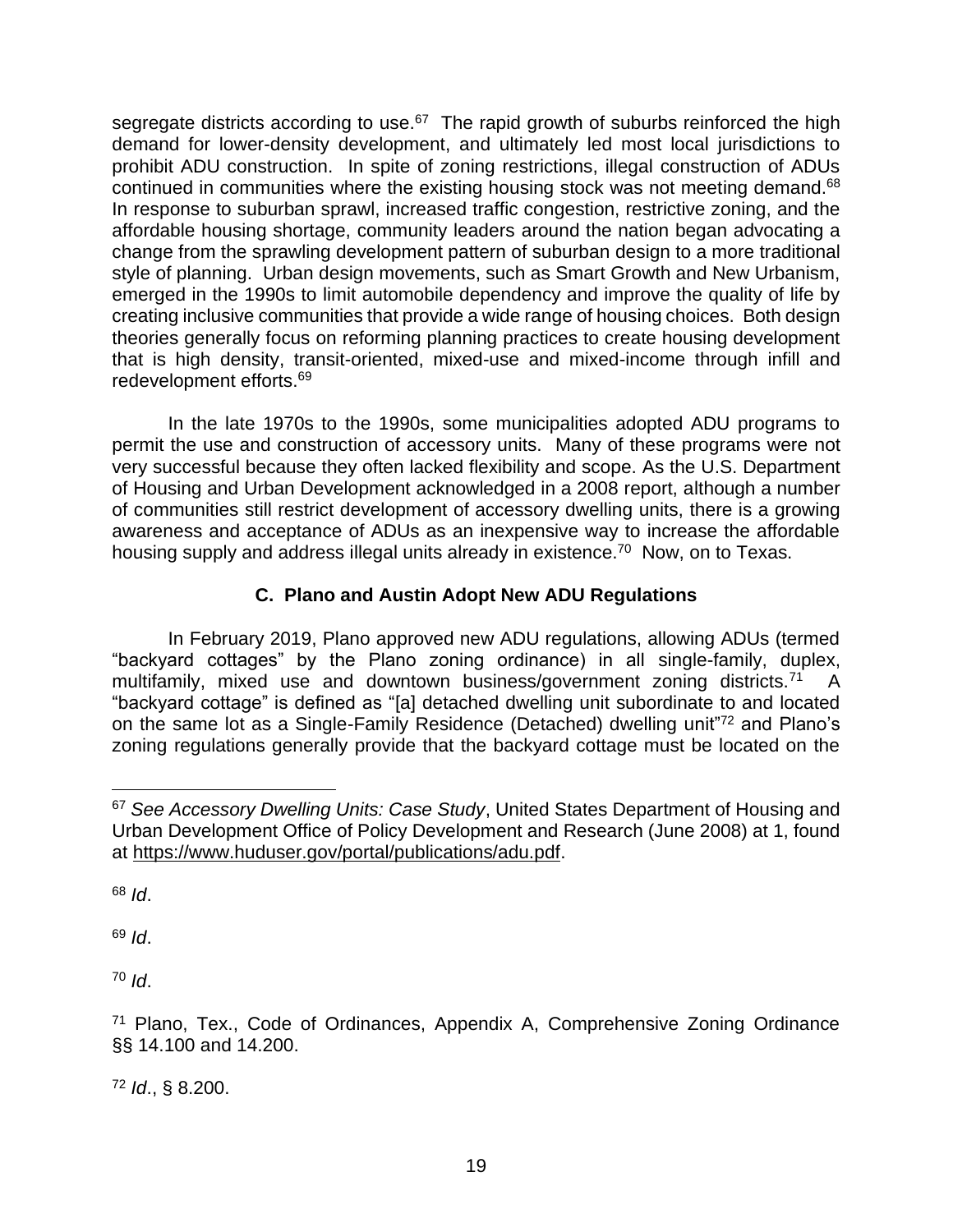same lot as the main dwelling unit; may not be sold separately from the main dwelling unit and a maximum of one backyard cottage per lot is allowed. The minimum lot size is 6,000 square feet and must be architecturally designed to be compatible with the main dwelling unit, including consistent architectural design elements, building materials, and colors.<sup>73</sup> The property owner must occupy either the main dwelling unit or the backyard cottage as a permanent residence, and must at no time receive rent for the owneroccupied unit. Prior to issuance of a building permit, the property owner must provide a signed and notarized affidavit affirming occupancy of either the main dwelling unit or the backyard cottage.<sup>74</sup> The recent ordinance amendment also requires that

the building-permit applicant must provide to the city a covenant suitable for recording with the county, providing notice to prospective owners of the subject lot that the existence of the backyard cottage is predicated upon the occupancy of either the accessory dwelling or the main dwelling unit by an owner of the property for as long as the City of Plano requires such occupancy to comply with the City's Code of Ordinances. The covenant must restrict the backyard cottage from being sold separately from the main dwelling unit. The covenant must require owners of the property to notify a prospective buyer of the limitations of this section. The covenant must also require all owners to remove the backyard cottage and restore the site to a single-family dwelling in the event that any condition of the covenant is violated. After city review and approval of the covenant, the applicant must record it. Proof of recording is required prior to issuance of a building permit.<sup>75</sup>

Not surprisingly, Austin also has ventured into ADU regulation. For example, in November 2015, Austin adopted new regulations related to secondary apartments. A secondary apartment must be located in a structure other than the principal structure and must be contained in a structure other than the principal structure. It may not exceed a height of 30 feet, and is limited to two stories. Further, it may not exceed 1,100 total square feet or a floor-to-area ratio of 0.15, whichever is smaller; and 550 square feet on the second story, if any. The ADU may not be used as a short-term rental for more than 30 days in a calendar year if the secondary apartment was constructed after October 1, 2015.<sup>76</sup>

<sup>74</sup> *Id*.

<sup>75</sup> *Id*., § 15.1800,4(B),

<sup>73</sup> *Id*., § 15.1800. In light of recent legislation, the building materials component is not enforceable. *See* Tex. Gov't Code § 3000.001 *et seq*.

<sup>76</sup> Austin, Tex., Code of Ordinances § 25-2-1463.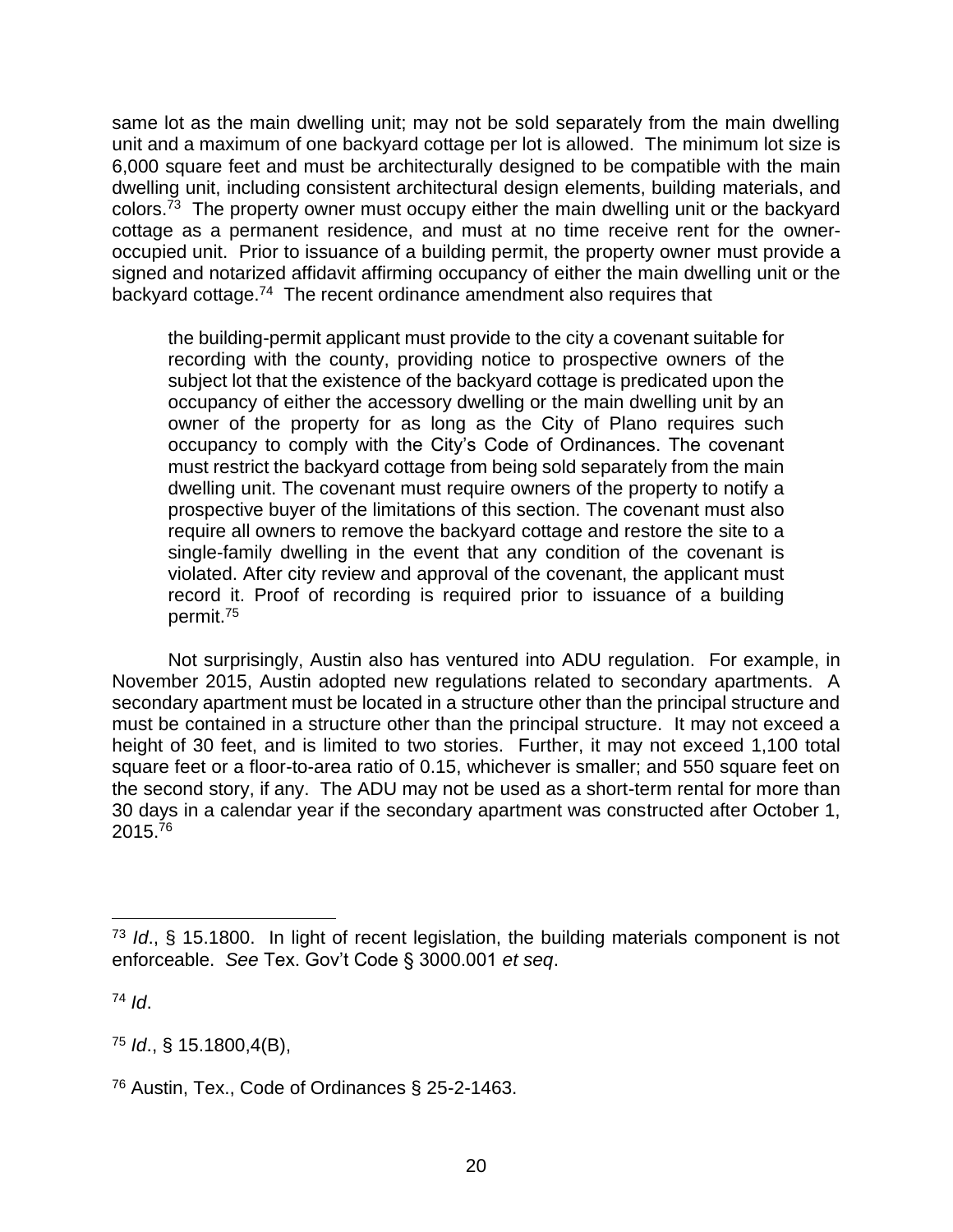# **D. Dallas: A Current Case Study in ADU Regulations**

One of the cities in Texas that is reevaluating its ADU regulations is Dallas. ADUs could be a tool to increase affordable housing units without changing the character of neighborhoods and Dallas has recognized a need for housing choices for those with an income below \$50,000; nevertheless, as a general proposition, ADUs would increase density in a neighborhood.<sup>77</sup>

ADUs have been the subject of consideration by Dallas over the years, and the historical treatment of ADUs in Dallas is emblematic of how many municipalities have addressed this issue. Beginning in 1929 with the adoption of the City's first zoning ordinance, dwelling districts allowed both single-family and two-family dwellings; however, after 1946 additional dwelling units were allowed in the newly created singlefamily districts only as "bona fide servant's 'quarters not for rent." In 1965 the terminology changed and the additional units were called guest houses (without kitchens) or servant's quarters and neither could be rented. By 1973 additional dwelling units were only allowed by Board of Adjustment approval and not for rental. From the late 1980s to 2018, if the Board of Adjustment approved an additional dwelling unit, the property owner was required to deed restrict the subject property to prevent use of the additional dwelling unit as rental accommodations.<sup>78</sup>

[https://cityofdallas.legistar.com/LegislationDetail.aspx?ID=4338916&GUID=42790831-](https://cityofdallas.legistar.com/LegislationDetail.aspx?ID=4338916&GUID=42790831-09BA-4A31-99D5-3F9E30883E58&Options=&Search=) [09BA-4A31-99D5-3F9E30883E58&Options=&Search=.](https://cityofdallas.legistar.com/LegislationDetail.aspx?ID=4338916&GUID=42790831-09BA-4A31-99D5-3F9E30883E58&Options=&Search=)

<sup>78</sup> *See* [https://cityofdallas.legistar.com/MeetingDetail.aspx?ID=712597&GUID=](https://cityofdallas.legistar.com/MeetingDetail.aspx?ID=712597&GUID=%2045CA7A1A-1066-407D-900F-BCCDF9E74863&Options=info&Search=)  [45CA7A1A-1066-407D-900F-BCCDF9E74863&Options=info&Search=](https://cityofdallas.legistar.com/MeetingDetail.aspx?ID=712597&GUID=%2045CA7A1A-1066-407D-900F-BCCDF9E74863&Options=info&Search=) (Dallas City Council Meeting, June 27, 2018, Agenda Item 85). Dallas city staff undertook a detailed review of how ADUs were treated by Texas cities and larger cities in the US. Thirteen cities in the Metroplex were researched: Allen, Arlington, Cedar Hill, Duncanville, Garland, Grand Prairie, Irving, Mesquite, McKinney, Plano, Richardson, University Park and Highland Park. All the cities except Allen allowed additional dwelling units, however, none of them allowed ADUs to be rented. Fourteen additional cities around the nation were researched: Austin, Atlanta, Baltimore, Boston, Columbus, El Paso, Fort Worth, Philadelphia, Phoenix, San Antonio, San Jose, San Diego, Vancouver and Birmingham. Eleven cities allowed accessory dwelling units for rental purpose. Specifically, 6 cities required owner occupancy on the same lot; 8 cities had regulations regarding the ADU size, lot size, and setback requirements; and 7 cities had parking requirements. In Fort Worth, ADUs in single-family districts were not allowed for rental while ADUs in transition zones could be rented. Baltimore and Boston did not allow accessory dwelling units. *Id*.

<sup>77</sup> *See* "Overview of Accessory Dwelling Units," Power Point Presentation to the Housing & Homelessness Solutions Committee of the Dallas City Council, by Kris Sweckard, Director of Sustainable Development and Construction, February 24, 2020 (hereinafter "Dallas ADU Presentation"), found at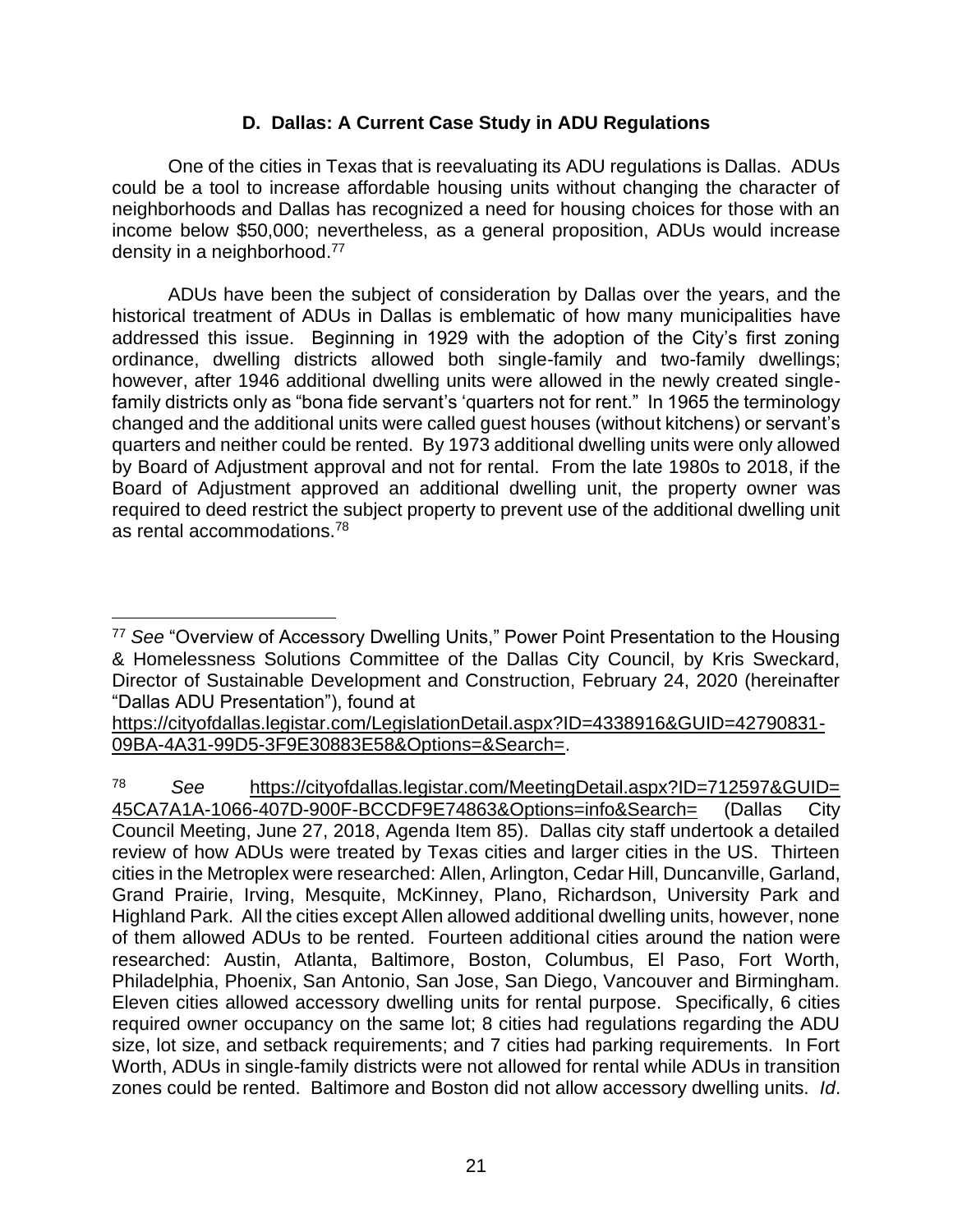Public comments about ADUs mirror those of most cities. The reasons asserted in opposition to ADUs in single-family residential districts included:

Code enforcement is already overwhelmed and has difficulty enforcing ADUs being rented now.

● ADUs create additional burden on existing infrastructure (water, sewer, sanitation, schools, road capacity, etc.).

Excess on-street parking will reduce access for emergency vehicles and increase congestion.

Some neighborhoods have worked hard to remove multifamily properties.

Allowing ADUs in single-family residential neighborhoods will "un-do" this work.

- ADUs will decrease property values.
- Too many illegal garage/shed conversions already.
- Construction quality for ADUs may be poor.

Public comments supporting ADUs in single-family residential districts included:

ADUs can help slow down gentrification, increase density, and optimize existing infrastructure utilization.

ADUs can provide additional income to seniors and help them to remain in their homes (age in place).

ADUs should be allowed with restrictions, such as number of people allowed in ADU, parking, lot size, etc.<sup>79</sup>

On June 27, 2018, Dallas amended its ADU unit regulations in two significant ways. First, it allowed the Board of Adjustment to grant a special exception to authorize an additional dwelling unit to be rented. This authority was granted in limited single-family districts when: the additional rental unit would not adversely affect neighboring properties; the owner would deed restrict the subject property to require owner occupancy on the premises; the Board of Adjustment would determine if an additional parking space is required; and register the rental property with the Single Family Non-Owner Occupied Rental Program of the City annually.<sup>80</sup>

<sup>79</sup> *Id*.

 $80$  Dallas, Tex., Code of Ordinances § 51A-4.209(b)(6)(E)(iii).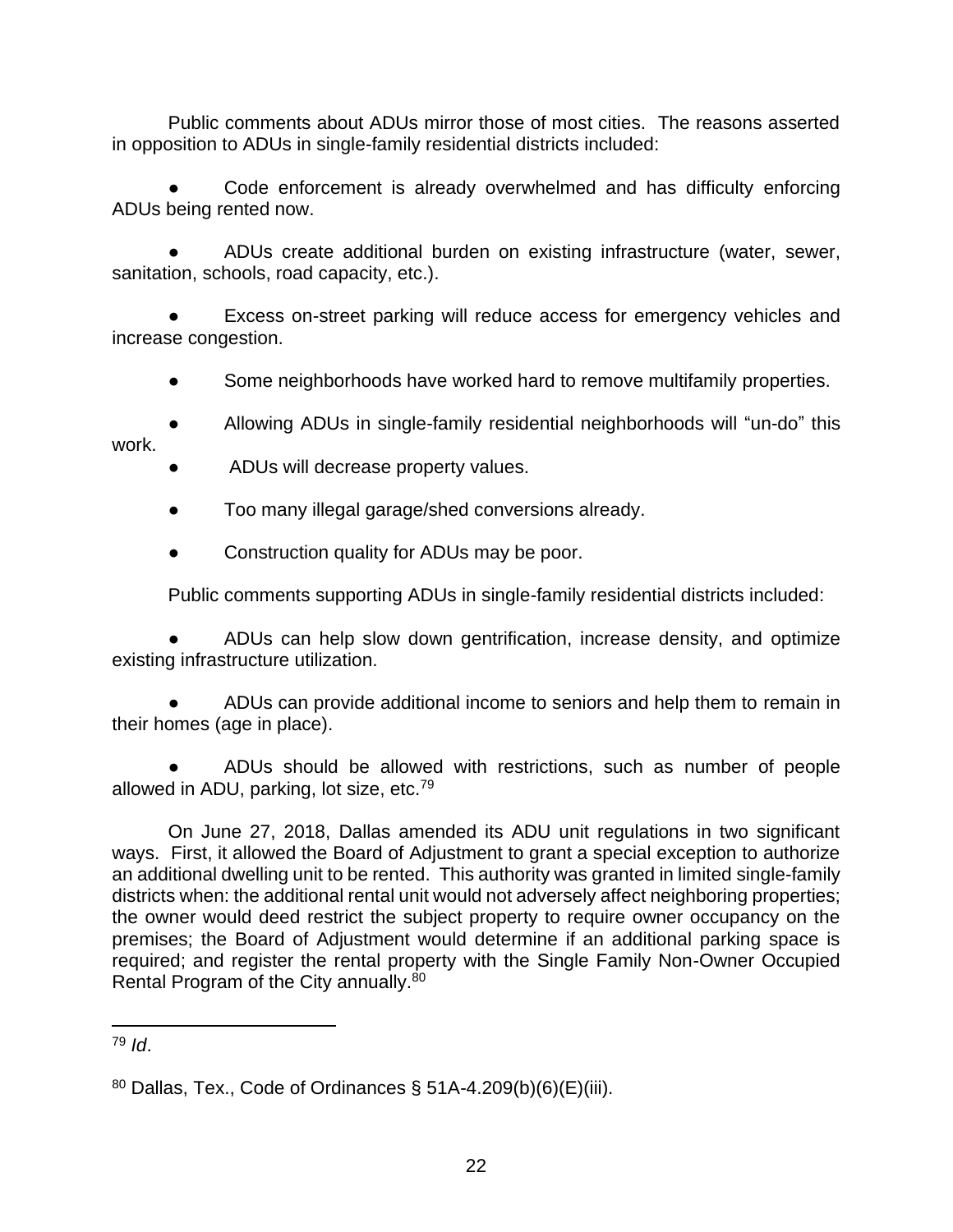Second, at the same time Dallas also created an Accessory Dwelling Unit Overlay District, which is initiated via either (i) a neighborhood-driven process or (ii) by the City Council or Plan Commission authorizing a public hearing process, for property located only in an area that allows single-family uses and which does not prohibit accessory dwelling units. An overlay district must contain at least 50 single-family structures in a compact, contiguous area, or be an original subdivision if the subdivision contains fewer than 50 single-family structures. The City adopted a fairly detailed zoning scheme for such overlay districts that addresses, among others, yard, lot, height and space requirements, owner-occupancy of the principal dwelling, utility connections for the ADUs, parking and registration.<sup>81</sup>

As of late February 2020, Dallas had only granted two applications (both on January 22, 2020) through the Board of Adjustment special exception procedure.<sup>82</sup> Although there were informal inquiries about the ADU Overlay process, no overlay has been approved to date.<sup>83</sup> Options for Dallas include (1) allowing ADUs by right in all districts where single-family use is allowed; (2) allowing ADUs by right and create a process to allow neighborhoods to "opt out" of ADUs being allowed by right; and (3) making no changes to existing ordinances.<sup>84</sup> As of the date this paper was prepared, no final decision had been made by Dallas on which option to pursue.

# **E. Where Are We with Accessory Dwelling Units?**

Unless the State Legislature opts to intervene, as occurred in both California and Oregon where new legislation became effective in January of this year,<sup>85</sup> local governments in Texas are free to impose whatever reasonable limitations on ADUs that they believe are appropriate. Common components of many local ADU ordinances include forbidding the sale of an ADU from the primary dwelling unit; an ADU must be located on the same lot as the primary dwelling; separate utility connections for ADUs; owner occupancy of either the primary dwelling or the ADU; parking requirements (usually

<sup>81</sup> *Id*., § 4.510.

<sup>83</sup> *Id*. at 16.

<sup>84</sup> *Id*. at 20.

<sup>85</sup> *See* Cal. S.B. 13 (2019-20 Leg., R.S.) (allows ADUs up to 800 square feet, two units per lot, side and rear setbacks for ADU buildings reduced to 4 feet, and owner occupancy not required) and Or. H.B. 2001, 80th Leg., R.S. (2019) (in cities with more than 25,000 residents, allows duplexes, triplexes, fourplexes and "cottage clusters" in single-family districts, and in cities with at least 10,000 residents, duplexes are allowed in single-family districts). *See* Dallas ADU Presentation at 19.

<sup>82</sup> *See* Dallas ADU Presentation at 14.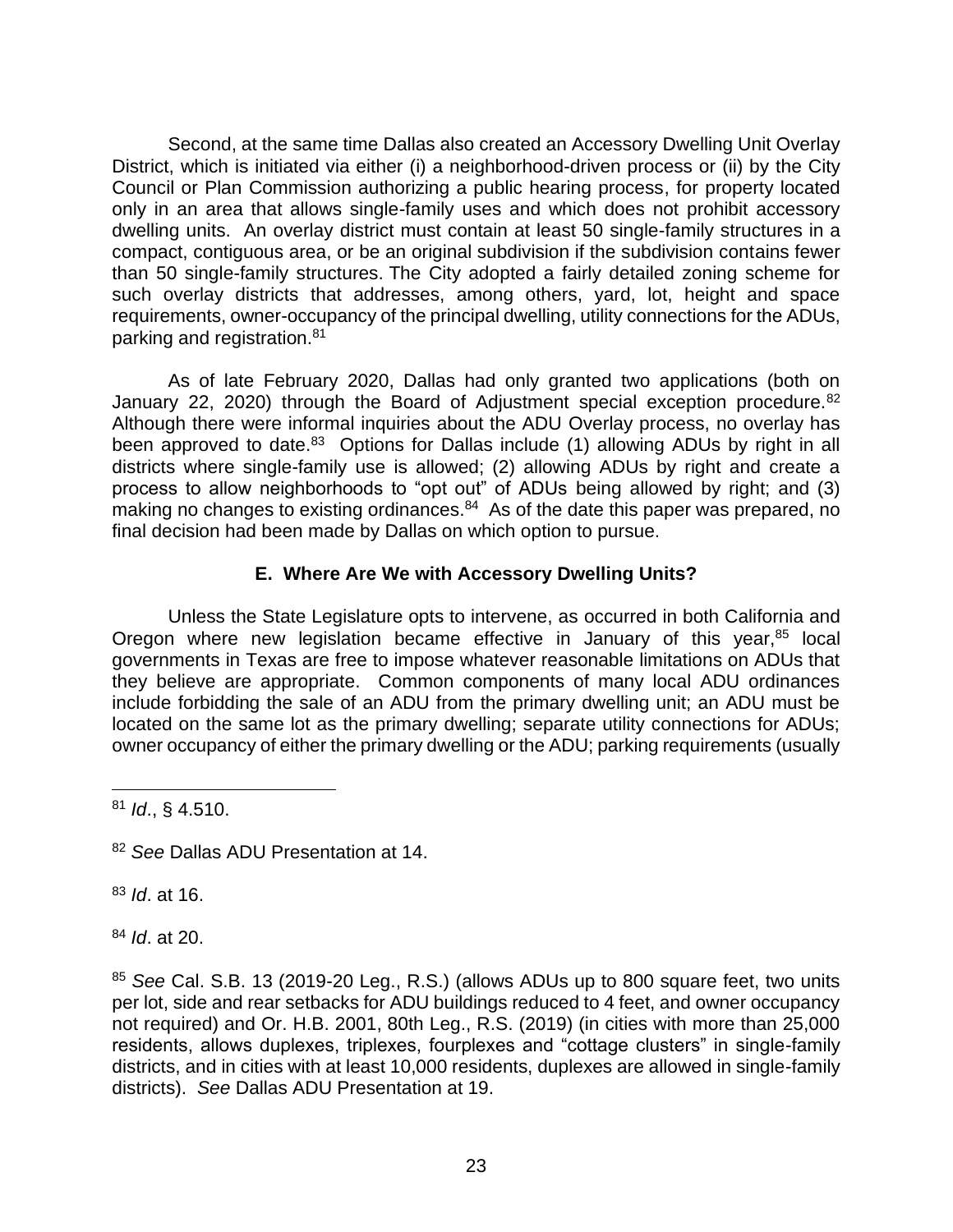at least one parking space); minimum lot size; no short-term rentals are permitted (fewer than 30 days); maximum/minimum square footage requirements for the ADU; height requirements (the ADU's height cannot exceed the primary dwelling's height); and restrictions on the zoning district(s) in which ADUs may be located, although some cities allow ADUs in any residentially-zoned districts. Absent state intervention, Texas local governments are free to exercise broad discretion in enacting local ordinances regulating accessory dwelling units.

#### **IV.**

### **Contract Zoning**

With the advent of new state legislation prohibiting the enforcement of building materials ordinances<sup>86</sup> found in a significant number of municipal codes (at least prior to September 1, 2019), coupled with increasing use of development agreements and similarly detailed financing agreements (such as public improvement districts and tax increment financing agreements), the question arises whether local governments perhaps have crossed the line and entered into the forbidden territory of illegal contract zoning.

# **A. What is Contract Zoning?**

Contract zoning is an unlawful activity whereby a property owner or developer agrees to develop or use property in a certain way in exchange for receiving a particular zoning classification from a city, *i.e.*, contract zoning involves an enforceable promise on the part of either the owners or zoning authority to rezone property. When a city binds itself to enact a requested ordinance, the municipality acts without legislative power. Therefore, contact zoning is invalid because the city surrenders its authority to determine proper land use and bypasses the entire legislative process.<sup>87</sup> Conditional zoning, however, should not be confused with contract zoning. Traditional conditional zoning is the granting of a zoning change by a governing body which is subject to agreed upon specific conditions which limit permitted uses in a zoning district. The typical scenario is that a governing body secures a property owner's agreement (1) to limit the use of the subject property to a particular use (or uses) or (2) to subject the tract to certain restrictions as a precondition to any rezoning. Unlike contract zoning, under conditional

<sup>86</sup> *See* Tex. Gov't Code § 3000.001 *et seq*. (municipalities, and other specified governmental entities, may not adopt or enforce a rule, charter provision, ordinance, order, building code, or other regulation that prohibits or limits the use or installation of building materials).

<sup>87</sup> *See* 77 Tex. Jur. 3d, *Zoning* § 73 and cases cited therein.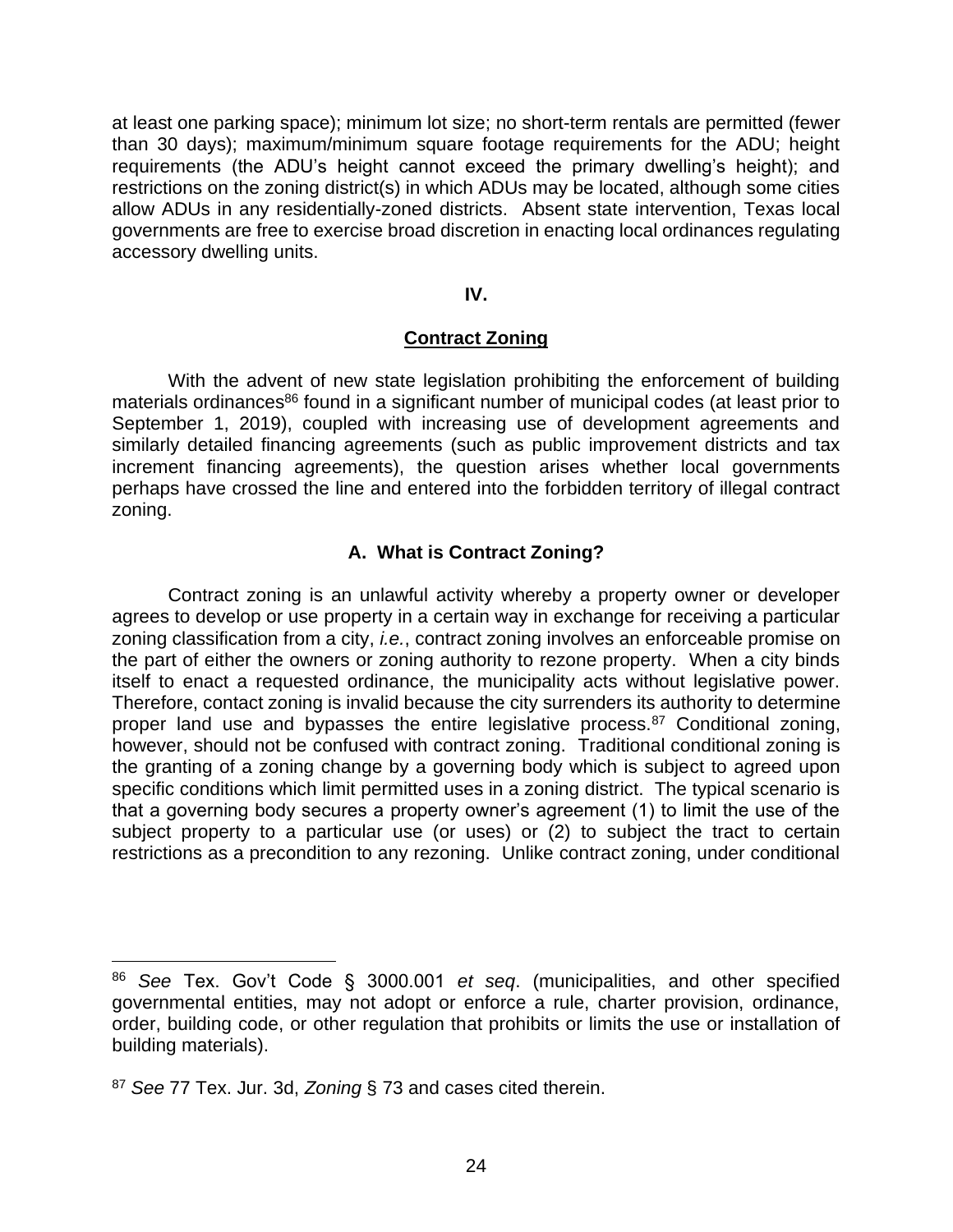zoning a zoning authority requires an owner to perform some future act in order to receive rezoning, but does not enter into an enforceable agreement promising such rezoning.<sup>88</sup>

The seminal Texas case on contract zoning is *Teer v. Duddlesten*, <sup>89</sup> with its somewhat convoluted procedural history.<sup>90</sup> Wayne Duddlesten applied for an amendment to a planned development district in Bellaire, Texas, requesting that the PD ordinance be amended to allow for an office, hotel and restaurant complex on a 38-acre tract; however, Duddlesten's plans did not comply with many of Bellaire's standards, including minimum setbacks, building heights and parking requirements. As part of the zoning approval Bellaire ultimately gave to Duddlesten, Duddlesten was required to execute an "Acceptance Agreement" in which he accepted certain conditions required by the City, including the dedication of 10.2 acres as passive open space, open to the public.

<sup>89</sup> 641 S.W.2d 569 (Tex. App.—Houston [14th Dist.] 1982), *rev'd*, 664 S.W.2d 702 (Tex. 1984).

 $90$  The original Texas Supreme Court decision was published in 26 Tex. Sup. Ct. J. 544 (July 20, 1983). Thereafter, the Texas Supreme Court granted a motion for rehearing. *See Teer v. Duddlesten*, 27 Tex. Sup. Ct. J. 246 (Feb. 22, 1984). The Supreme Court vacated and withdrew its original opinion and substituted a new opinion in its place. The new opinion in *Teer* adopts the position of the dissent in the original opinion. In that opinion, Justice Ray, joined by Justice McGee, argued that the court should dismiss the appeal for want of jurisdiction. Justice Ray's argument was based on the fact that the trial court judgment purported to grant summary judgment relief to the defendant City of Bellaire when the city failed to file a motion requesting such relief or to produce evidence showing itself entitled to such relief. Consequently, the dissent concluded that although the majority's conclusion as to the merits of the case was correct, the trial court's order was not final and, therefore, nonappealable. 26 Tex. Sup. Ct. J. at 550. The majority, however, rejected this argument because the issue in *Teer* was the validity of the two zoning ordinances. Having concluded that the disputed ordinances were valid, the majority reasoned that the trial court had disposed of all material issues in the case and that the declaratory judgment order was appealable. *Id.* In the court's new opinion the dissent's position in the original opinion was adopted as the majority position, and the case was remanded for trial as to the City of Bellaire. The Texas Supreme Court held that the trial court should have granted a partial summary judgment in favor of the defendant-developers but not the City of Bellaire. 27 Tex. Sup. Ct. J. at 248. Justice Robertson, joined by Justice Kilgarlin, dissented in the new opinion on the basis of the original majority opinion and argued that a remand would needlessly waste the time and efforts of the trial court and the party litigants. *Id* at 249. Thus, the majority and the dissent were in agreement as to the merits of the case. Joseph W. Geary & David Mark Davenport, *Local Government Law*, 38 Sw. L.J. 463 n.1 (1984) (hereinafter "*Local Government Law* Article").

<sup>88</sup> *See*, *e.g.*, Bronin & Merriam, *Rathkopf's The Law of Zoning and Planning* § 44:12 at 44-46 (2019).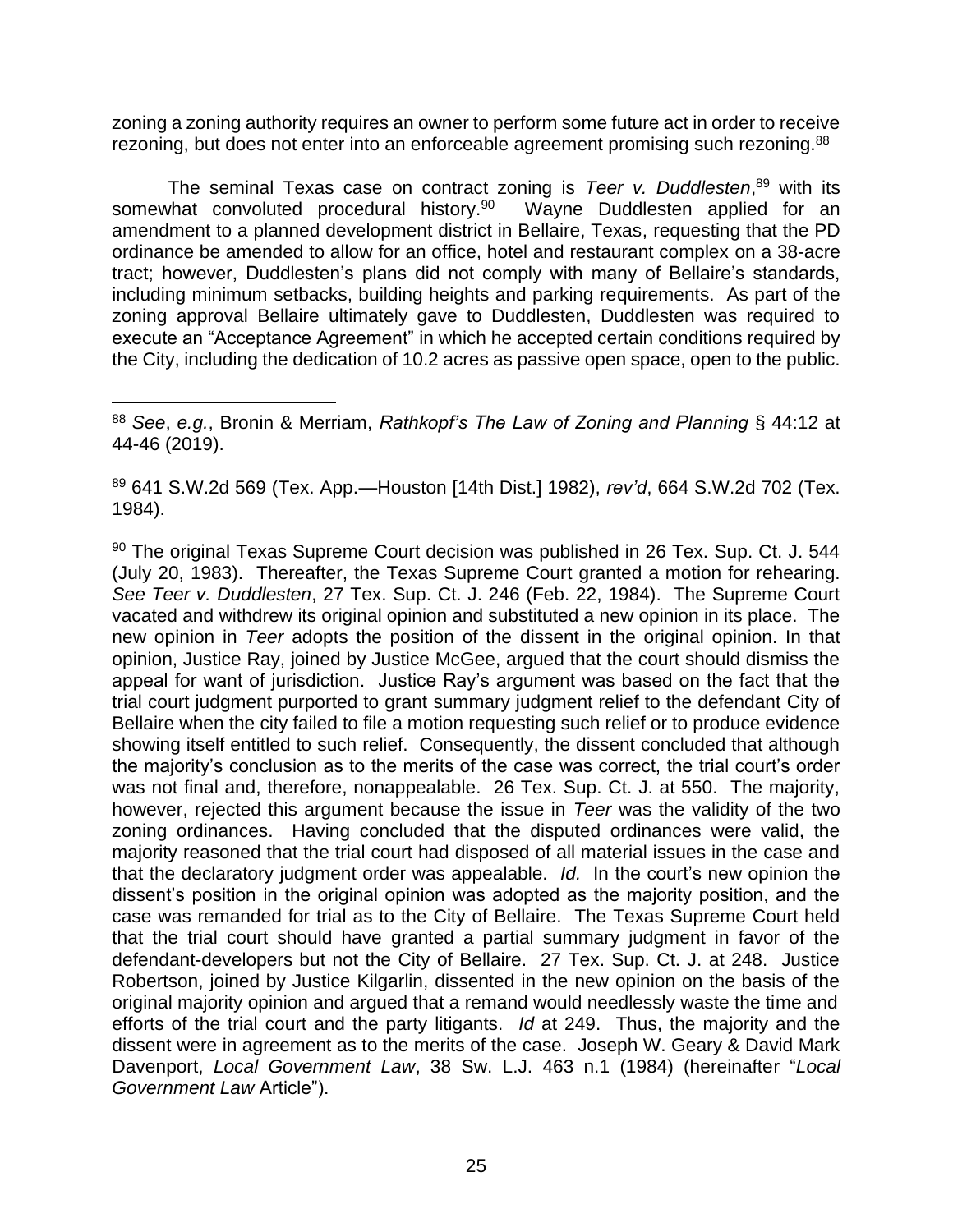The City's approval of the site plans for the project provided that if Duddlesten did not execute the Acceptance Agreement within 90 days, then the City's approval of the project would become null and void. Further, Duddlesten was required to offer the City a right of first refusal to purchase the passive open space area should he ever attempt to sell the area or have it rezoned.<sup>91</sup>

The Texas Supreme Court distinguished between illegal contract zoning and legally authorized conditional zoning, finding that contract zoning is a bilateral agreement where a city binds itself to rezone land in return for the landowner's promise to use (or not to use) the land in a certain manner. Conversely, conditional zoning occurs when a city unilaterally requires a landowner to accept certain restrictions on the land without a prior agreement to rezone the land as requested.<sup>92</sup> The Supreme Court stated:

This attempt to tie the zoning change to Duddlesten individually directly contravenes the fundamental principle that a zoning body regulates the use of land and not the person who owns it. . **. .** Zoning determinations should be based solely upon the real estate and its use, and not in any way turn on who owns or intends to occupy it. Consequently, courts disfavor stipulations of this type in zoning ordinances which make the legislation personal to the applicant.<sup>93</sup>

Therefore, the "Acceptance Agreement" and its terms constituted illegal contract zoning because (1) the City required Duddlesten to perform certain obligations as a condition of zoning approval; (2) the zoning was personal to Duddlesten as the owner; and (3) Duddlesten could not transfer his development approval with the City's express consent by ordinance.<sup>94</sup> The Supreme Court's withdrawn opinion is consistent with its prior holdings that bilateral agreements to rezone (or not to rezone) would be illegal since government cannot sell or trade away its police powers.<sup>95</sup>

<sup>92</sup> *Id*.

<sup>93</sup> *Teer*, 26 Tex. Sup. Ct. J. at 549-50, cited in *Local Government Law* Article at 465-66.

<sup>94</sup> *See* Mixon, Dougherty & McDonald, *Texas Municipal Zoning Law* (3d ed. 2019), § 11.902 at 11-150.

<sup>95</sup> *See Urso v. City of Dallas*, 221 S.W.2d 869 (Tex. Civ. App.—Dallas 1949, writ ref'd) (for the general proposition that any city promise to rezone property would be void on its face); *City of Farmers Branch v. Hawnco, Inc.*, 435 S.W.2d 288 (Tex. Civ. App.—Dallas 1968, writ ref'd n.r.e.) (an agreement not to rezone property also would be void since municipalities cannot bargain away legislative functions or their police powers).

<sup>91</sup> *Local Government Law* Article at 465.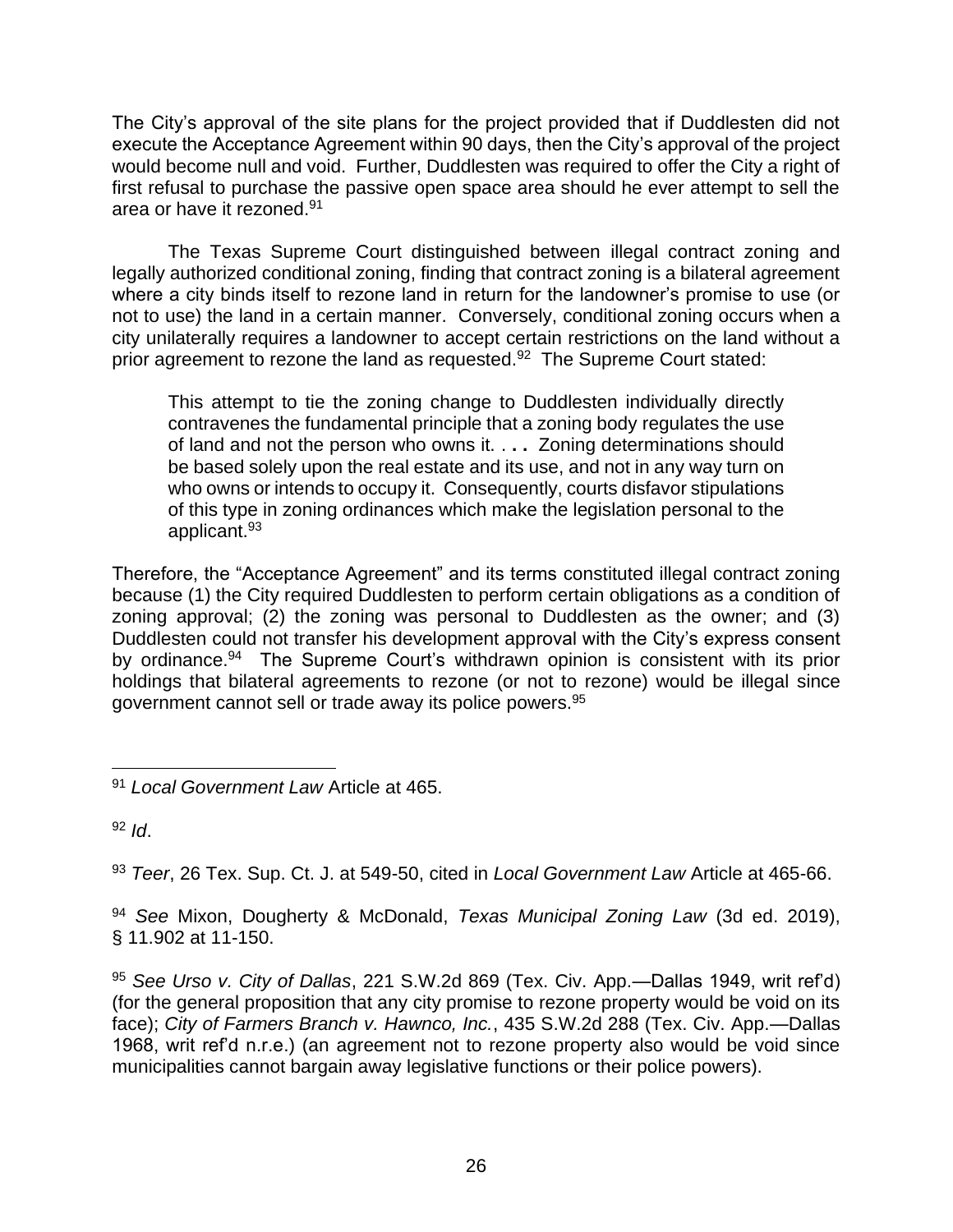# **B. Contract Zoning: Practical Implications**

With the increased use of development agreements in local government land use practice in Texas, coupled, for example, with the new legislation prohibiting the enforcement of municipal building materials requirements through rules, charter provisions, ordinances, orders, building codes, or other regulations, is the judicial prohibition of contract zoning somehow implicated? Perhaps more importantly, how can Texas cities ensure that the development agreements they frequently utilize *not* be deemed to constitute illegal contract zoning, and thus invalid? A few thoughts:

Contract zoning should not be an issue for most cities and developers as long as the process is open and there is no bilateral agreement of "if you do something, the city will rezone your property";

Contract zoning is not an issue as long as a city does not contract away its legislative power or surrender its power to make future changes in the zoning laws;

Public appearance is important—a rezoning that appears to be the result of deal-making or that benefits a private party, but appears to be contrary to the public interest, should be avoided;

Nothing in Texas law prevents a municipality from negotiating with a private landholder or developer to bring about desirable public purposes, assuming that those benefits have some reasonable relationship to the site being zoned or rezoned;

Absent specific statutory authorization, $96$  avoid entering into development agreements where the uses of property, or traditional zoning matters, such as setbacks, specific or conditional uses, building heights, etc., are included in the development agreement. It will be more difficult to defend the inclusion of such terms in a development agreement, especially where the developer/owner is undertaking other obligations, such as property dedications or financial obligations to the city. Traditional zoning matters should be contained in the ordinance and not necessarily imported into a development agreement.

The limited case law in Texas is clear—a local government's unilateral imposition of conditions on a project should be upheld (absent arbitrary and capricious or otherwise illegal conditions) as long as the public process is followed and the local government has not bargained away its future legislative or police powers; and

<sup>96</sup> *See*, *e.g.*, Tex. Local Gov't Code § 212.172 (development agreements for property located in a municipality's extraterritorial jurisdiction may specify the allowed use(s) of the property before and after annexation).